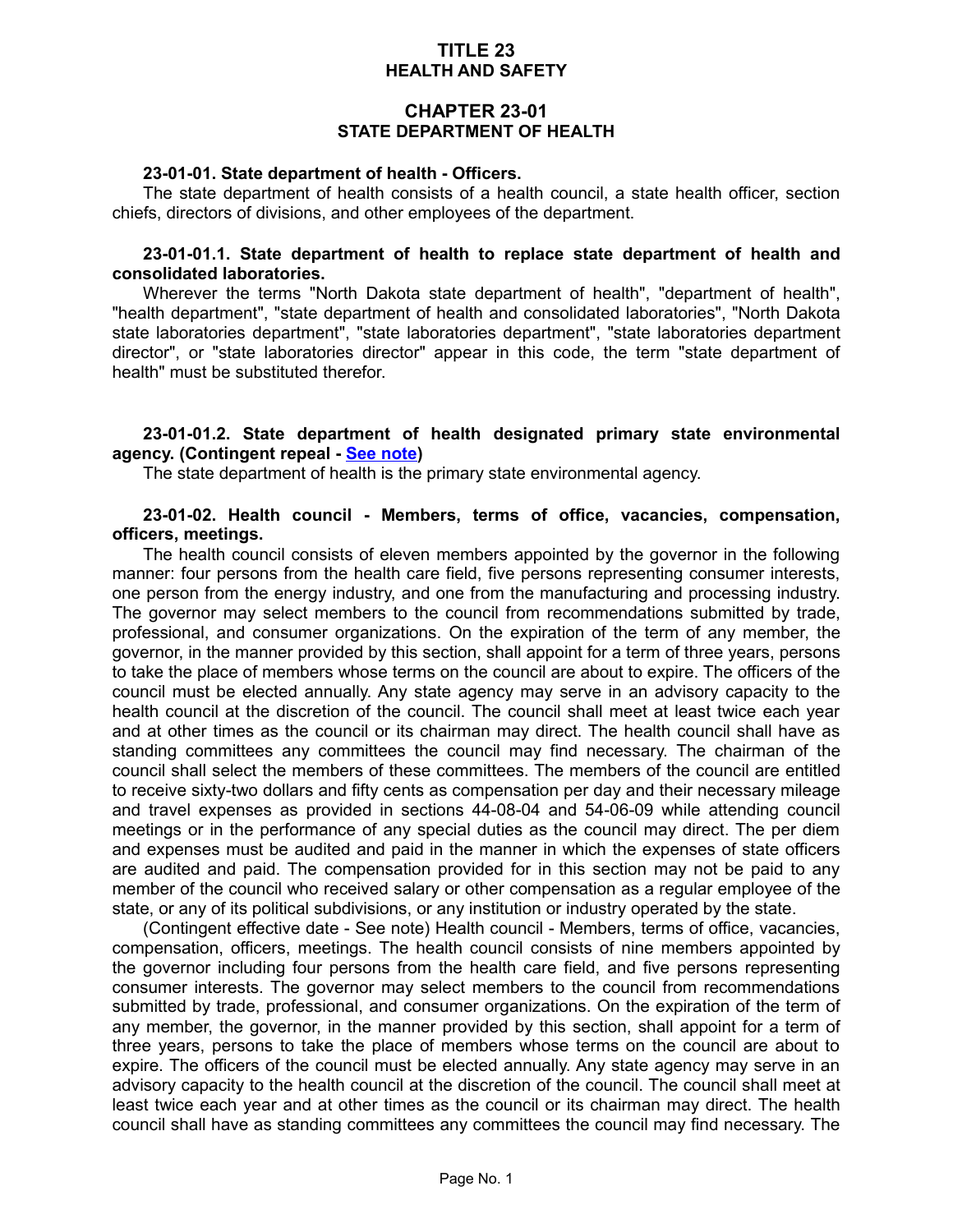chairman of the council shall select the members of these committees. The members of the council are entitled to receive sixty-two dollars and fifty cents as compensation per day and their necessary mileage and travel expenses as provided in sections 44-08-04 and 54-06-09 while attending council meetings or in the performance of any special duties as the council may direct. The per diem and expenses must be audited and paid in the manner in which the expenses of state officers are audited and paid. The compensation provided for in this section may not be paid to any member of the council who received salary or other compensation as a regular employee of the state, or any of its political subdivisions, or any institution or industry operated by the state.

### **23-01-02.1. Hospital utilization committees - Internal quality assurance review committees - Reports - Immunity.**

Repealed by S.L. 1997, ch. 234, § 5.

### **23-01-03. Powers and duties of the health council.**

The health council shall:

- 1. Fix, subject to the provisions of section 23-01-02, the time and place of the meetings of the council.
- 2. Make rules and regulations for the government of the council and its officers and meetings.
- 3. Establish standards, rules, and regulations which are found necessary for the maintenance of public health, including sanitation and disease control.
- 4. Provide for the development, establishment, and enforcement of basic standards for hospitals and related medical institutions which render medical and nursing care, and for the construction and maintenance of such institutions, such standards to cover matters pertaining to sanitation, building construction, fire protection measures, nursing procedures, and preservation of medical records. No rule may be adopted with respect to building construction of existing medical hospitals or related medical institutions unless the rule relates to safety factors or the hospital or related medical institution changes the scope of service in such a way that a different license is required from the department pursuant to rules adopted under chapter 23-16.
- 5. Hold hearings on all matters brought before it by applicants and licensees of medical hospitals with reference to the denial, suspension, or revocation of licenses and make appropriate determination as specified herein.

The council may direct the state health officer to do or cause to be done any or all of the things which may be required in the proper performance of the various duties placed upon the state department of health.

### **23-01-03.1. Newborn metabolic and genetic disease screening tests.**

- 1. The health council shall adopt rules relating to the storage, maintenance, and disposal of blood spots or other newborn screening specimens.
- 2. The health council shall specify a panel of metabolic diseases and genetic diseases for which newborn screening must be performed. The screening panel must include disorders and diseases selected by the state health officer with input from an advisory committee that is approved by the health council.

### **23-01-03.2. Duties of the health council.**

Repealed by S.L. 2017, ch. 184, § 1.

### **23-01-03.3. Long-term care nursing scholarship and loan repayment grant program.**

1. The state health council, in cooperation with the North Dakota long term care association, shall administer the long-term care nursing scholarship and loan repayment grant program. The purpose of the program is to provide matching funds to nursing facilities for the facilities to use in recruiting and retaining nurses by providing scholarships to nursing facility staff and other individuals to obtain a nursing education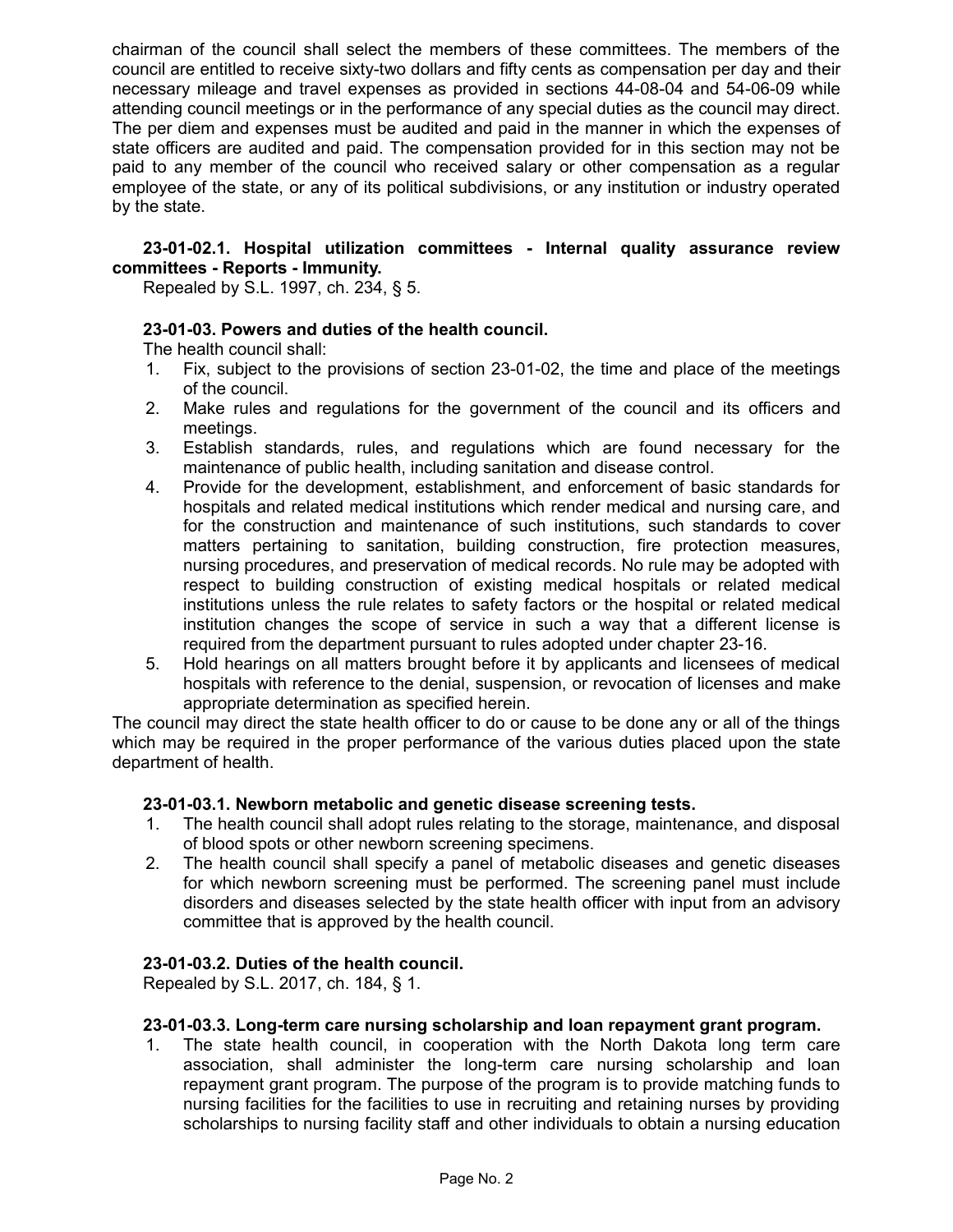and by assisting in the repayment of student loans for licensed nurses employed in a nursing facility. The state health council shall adopt rules necessary to administer the program, including rules establishing criteria regarding eligibility for and distribution of program grants.

- 2. An applicant for a program grant shall establish that the applicant:
	- a. Is a licensed nursing facility;
	- b. Has available matching funds equal to the amount of the grant request; and
	- c. Meets the eligibility criteria established by rule.
- 3. An eligible applicant may receive a program grant not exceeding five thousand five hundred dollars in the first year of the biennium. Any funds appropriated by the legislative assembly for the grant program which are remaining after the first year of the biennium may be distributed to eligible applicants in the second year of the biennium in any amount determined by the state health council.

## **23-01-04. Effect of rules and regulations.**

All rules and regulations promulgated by the health council under the powers granted by any provisions of this title are binding upon all county and municipal health officers, and upon all county, municipal, and private medical hospitals and upon related institutions, and have the force and effect of law.

### **23-01-04.1. Rulemaking authority and procedure. (Contingent repeal - [See note\)](http://www.legis.nd.gov/cencode/notes/2017_199_75.pdf)**

- 1. Except as provided in subsection 2, no rule which the state department of health, hereinafter the department, adopts for the purpose of the state administering a program under the federal Clean Air Act, federal Clean Water Act, federal Safe Drinking Water Act, federal Resource Conservation and Recovery Act, federal Comprehensive Environmental Response, Compensation and Liability Act, federal Emergency Planning and Community Right to Know Act of 1986, federal Toxic Substances Control Act, or federal Atomic Energy Act of 1954, may be more stringent than corresponding federal regulations which address the same circumstances. In adopting such rules, the department may incorporate by reference corresponding federal regulations.
- 2. The department may adopt rules more stringent than corresponding federal regulations or adopt rules where there are no corresponding federal regulations, for the purposes described in subsection 1, only if it makes a written finding after public comment and hearing and based upon evidence in the record, that corresponding federal regulations are not adequate to protect public health and the environment of the state. Those findings must be supported by an opinion of the department referring to and evaluating the public health and environmental information and studies contained in the record which form the basis for the department's conclusions.
- 3. If the department, upon petition by any person affected by a rule of the department, identifies rules more stringent than federal regulations or rules where there are no corresponding federal regulations, the department shall review and revise those rules to comply with this section within nine months of the filing of the petition.
- 4. All existing rules of the department remain in full force and effect after July 10, 1989, pending department review and revision under subsection 3.
- 5. Any person who is issued a notice of violation, or a denial of a permit or other approval, based upon a rule of the department which is more stringent than a corresponding federal regulation or where there is no corresponding federal regulation, may assert a partial defense to that notice, or a partial challenge to that denial, on the basis and to the extent that the department's rule violates this section by imposing requirements more stringent than corresponding federal regulations, unless the more stringent rule of the department has been adopted in compliance with this section.
- 6. The provisions of this section may not be construed so as to require the department to review and propose revisions to any existing rule regarding the collection of fees by the department in connection with the administration of any program identified in subsection 1.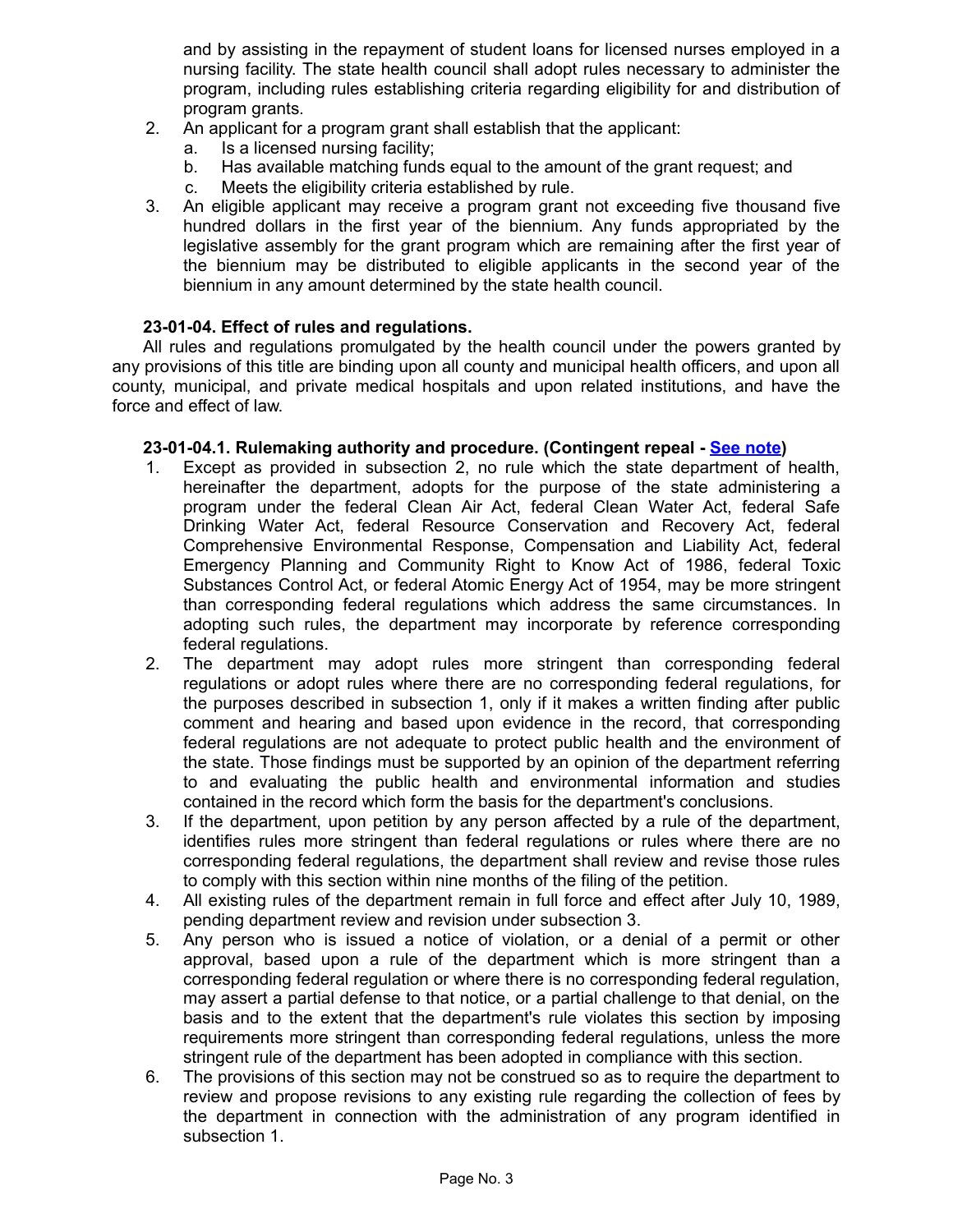## **23-01-04.2. Legislative intent - Health vaccination charges.**

It is the intent of the legislative assembly that the state department of health adopt rules defining appropriate administration charges for vaccine provided by the department to physicians, private clinics, and hospitals.

### **23-01-04.3. Alternative health care services pilot project - Application - Notice - Hearing - Approval - Duration.**

- 1. At any time that the health care needs of a city, township, or other geographic area are not being adequately met, any person may apply to the state health council for approval to conduct an alternative health care services pilot project. The application must address the need for and benefits of the pilot project. It must also contain a detailed description of the nature and scope of the project, quality control, organization, accountability, responsibility, and financial feasibility.
- 2. Upon receipt of an application under subsection 1, the state health council shall schedule a public hearing, send notice to all interested parties, and give public notice of the hearing by publication in the official newspaper of each county in the pilot project area. At the hearing, the council shall accept written and oral testimony. The council shall review the application and all testimony presented at the hearing and approve, disapprove, or modify and approve the application based on criteria established by the council. The criteria must address the availability and use of health personnel, facilities, and services.
- 3. Notwithstanding any other provisions of law, upon approval of an application submitted under subsection 1, the state health council, in consultation with the state health officer and any other public or private entity consulted by the state health council, shall set the standards for the delivery of health care services by the pilot project. The standards may not adversely affect the state's participation in federal Medicare and Medicaid programs. No more than three separate projects may be operational at any time and no project may be operational for longer than five years.

### **23-01-05. Health officer - Qualifications, salary, term, duties - Advisory committee.**

The governor shall appoint the state health officer who must have had substantive private or public administrative experience and demonstrated experience in the management of people. The state health officer is entitled to receive a salary commensurate with that person's training and experience. The governor shall set the salary of the state health officer within the limits of legislative appropriations to the department. The state health officer is entitled to receive all necessary traveling expenses incurred in the performance of official business. The state health officer may not engage in any other occupation or business that may conflict with the statutory duties of the state health officer and holds office for a term of four years beginning January 1, 1993. The state health officer is the administrative officer of the state department of health. If the governor does not appoint as state health officer a physician licensed in this state, the governor shall appoint at least three licensed physicians recommended by the state medical association to serve as an advisory committee to the state health officer. Each member of the advisory committee is entitled to receive reimbursement of expenses in performing official duties in amounts provided by law for other state officers. The term of the advisory committee coincides with the term of the state health officer. A committee member serves at the pleasure of the governor. The duties of the state health officer are as follows:

- 1. Enforce all rules and regulations as promulgated by the health council.
- 2. Hold public health unit boards of health responsible for enforcement of state rules, serve in an advisory capacity to public health unit boards of health, and provide for coordination of health activities.
- 3. Establish and enforce minimum standards of performance of the work of the local department of health.
- 4. Study health problems and plan for their solution as may be necessary.
- 5. Collect, tabulate, and publish vital statistics for each important political or health administrative unit of the state and for the state as a whole.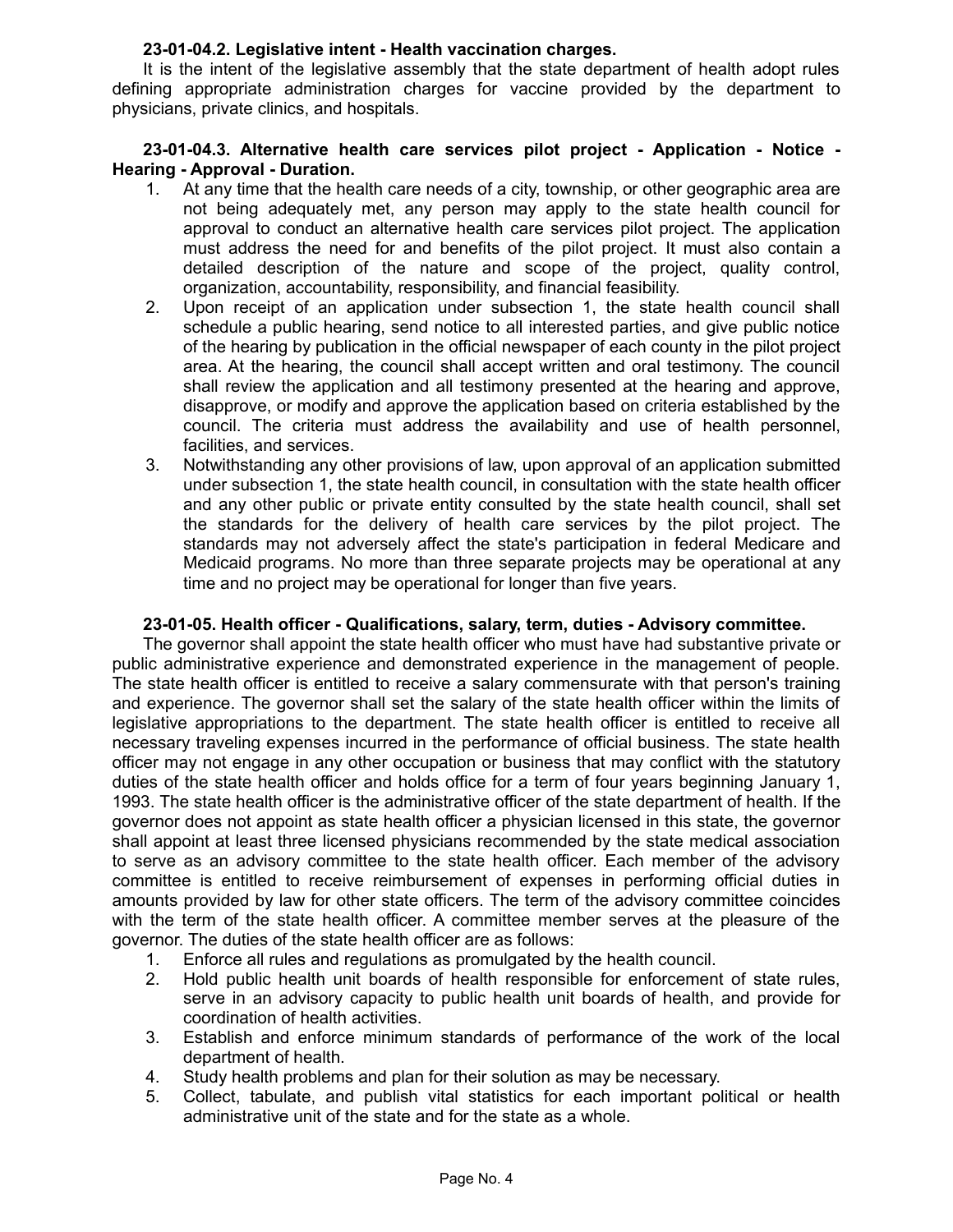- 6. Promote the development of local health services and recommend the allocation of health funds to local jurisdictions subject to the approval of the health council.
- 7. Collect and distribute health education material.
- 8. Maintain a central public health laboratory and where necessary, branch laboratories for the standard function of diagnostic, sanitary and chemical examinations, and production and procurement of therapeutic and biological preparations for the prevention of disease and their distribution for public health purposes.
- 9. Establish a service for medical hospitals and related institutions to include licensing of such institutions according to the standards promulgated by the health council and consultation service to communities planning the construction of new hospitals and related institutions.
- 10. Comply with the state merit system policies of personnel administration.
- 11. Establish a program to provide information to the surviving family of a child whose cause of death is suspected to have been the sudden infant death syndrome.
- 12. Issue any orders relating to disease control measures deemed necessary to prevent the spread of communicable disease. Disease control measures may include special immunization activities and decontamination measures. Written orders issued under this section shall have the same effect as a physician's standing medical order. The state health officer may apply to the district court in a judicial district where a communicable disease is present for an injunction canceling public events or closing places of business. On application of the state health officer showing the necessity of such cancellation, the court may issue an ex parte preliminary injunction, pending a full hearing.
- 13. Make bacteriological examination of bodily secretions and excretions and of waters and foods.
- 14. Make preparations and examinations of pathological tissues submitted by the state health officer, by any county superintendent of public health, or by any physician who has been regularly licensed to practice in this state.
- 15. Make all required analyses and preparations, and furnish the results thereof, as expeditiously and promptly as possible.
- 16. Cause sanitary statistics to be collected and tabulated, and cause to be ascertained by research work such methods as will lead to the improvement of the sanitation of the various parts of the state.
- 17. From time to time, cause to be issued bulletins and reports setting forth the results of the sanitary and pathological work done in the laboratories embodying all useful and important information resulting from the work carried on in the laboratories during the year, the substance of such bulletins and reports to be incorporated in the annual report of the state health officer.
- 18. Establish by rule a schedule of reasonable fees that may be charged for laboratory analysis. No charge may be made for any analysis conducted in connection with any public health incident affecting an entire region, community, or neighborhood.
- 19. a. Establish a review process for instances in which the department is requested to conduct an epidemiological assessment of a commercial building. The epidemiological assessment must include:
	- (1) A statement of whether there are known environmental causes;
	- (2) If there are known environmental causes identified, a recommendation of how they can be remediated or mitigated; and
	- (3) If there are no known environmental causes identified, a statement that no known causes exist.
	- b. Costs for remediation, mitigation, and consultant services are the responsibility of the building owner. Proof of remediation of any identified environmental concern related to the epidemiological assessment is the burden of the building owner.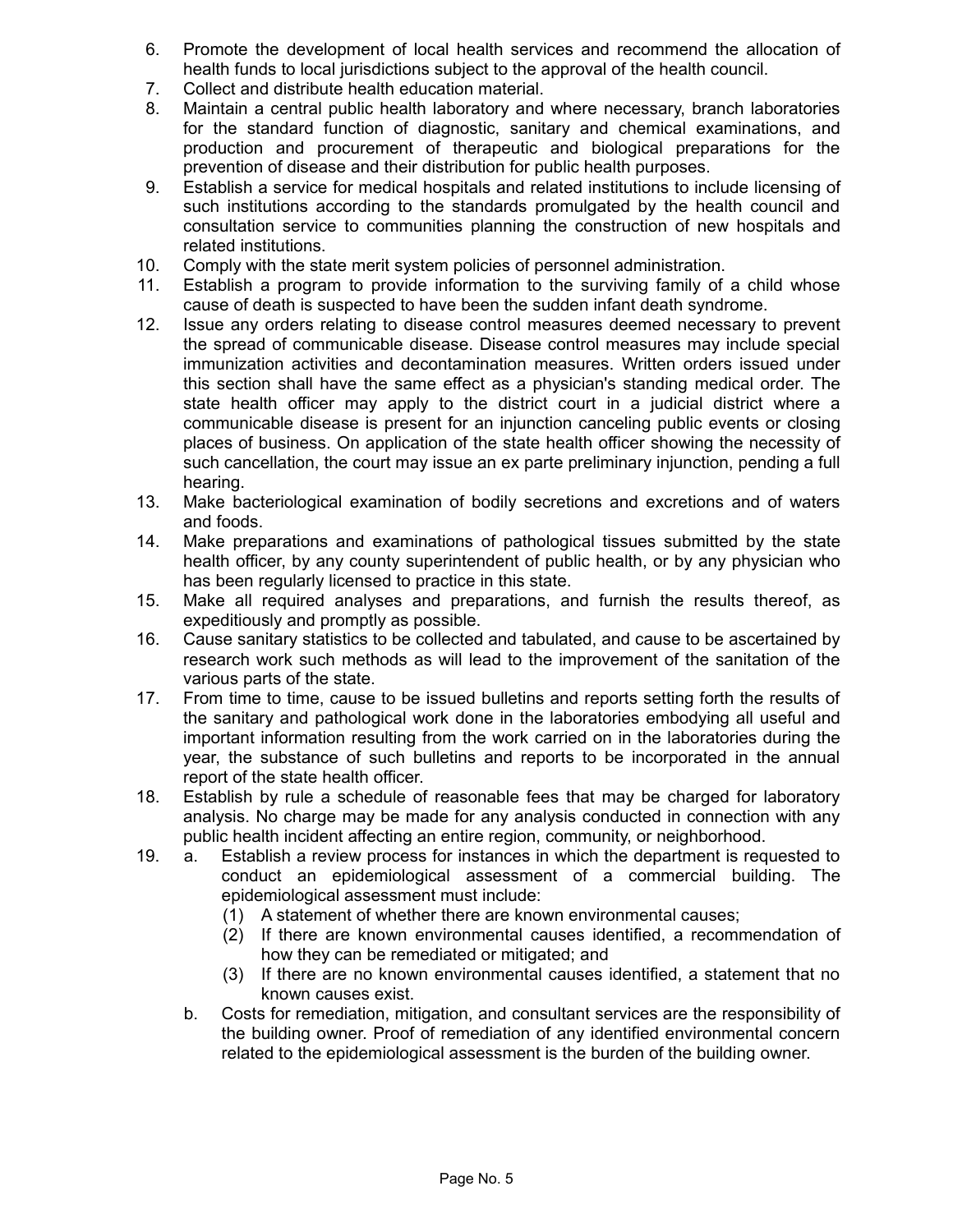### **23-01-05.1. Organ or tissue transplant assistance administration - Standing appropriation.**

The state health officer shall select a private nonprofit patient-oriented organization incorporated in this state for the purpose of administering financial assistance to organ or tissue transplant patients who are residents of this state. The state health officer shall adopt rules governing administration of this section. The organization selected shall administer and provide grants from available funds to alleviate demonstrated financial needs of transplant patients for any costs associated with transplant operations, under guidelines based on current social service eligibility requirements. There is hereby created as a special fund in the state treasury an organ transplant support fund, the principal and income of which is hereby appropriated to the organization selected under this section. The organization administering the fund may solicit contributions from private or governmental sources and such contributions may be deposited in the fund.

### **23-01-05.2. Administration of epinephrine - Liability.**

- 1. The state health officer shall adopt rules to authorize a layperson to administer epinephrine to an individual who has a severe allergic reaction.
- 2. An individual authorized to administer epinephrine by the state health officer may obtain premeasured doses of epinephrine and the necessary paraphernalia for epinephrine administration from any licensed physician or pharmacist.
- 3. An individual authorized to administer epinephrine by the state health officer, and the employer of such an individual, is not civilly or criminally liable for any act or omission of that individual when acting in good faith while rendering emergency treatment to an individual who has a severe adverse reaction, except when the conduct amounts to gross negligence.

### **23-01-05.3. Immunization data.**

- 1. The state department of health may establish an immunization information system and may require the childhood immunizations specified in subsection 1 of section 23-07-17.1 and other information be reported to the department. The state department of health may only require the reporting of childhood immunizations and other data upon completion of the immunization information reporting system. A health care provider who administers a childhood immunization shall report the patient's identifying information, the immunization that is administered, and other required information to the department. The report must be submitted using electronic media, and must contain the data content and use the format and codes specified by the department.
- 2. If a health care provider fails to submit an immunization report required under this section within four weeks of vaccination:
	- a. That health care provider may not order or receive any vaccine from the North Dakota immunization program until that provider submits all reports required under this section.
	- b. The state department of health shall make a report to that health care provider's occupational licensing entity outlining that provider's failure to comply with the reporting requirements under this section.
- 3. Notwithstanding any other provision of law, a health care provider, elementary or secondary school, early childhood facility, public or private postsecondary educational institution, city or county board of health, district health unit, and the state health officer may exchange immunization data in any manner with one another. Immunization data that may be exchanged under this section is limited to the date and type of immunization administered to a patient and may be exchanged regardless of the date of the immunization.

### **23-01-05.4. Department to employ state forensic examiner - Qualifications - Duties.**

The state department of health may employ and establish the qualifications and compensation of the state forensic examiner. The state forensic examiner must be a physician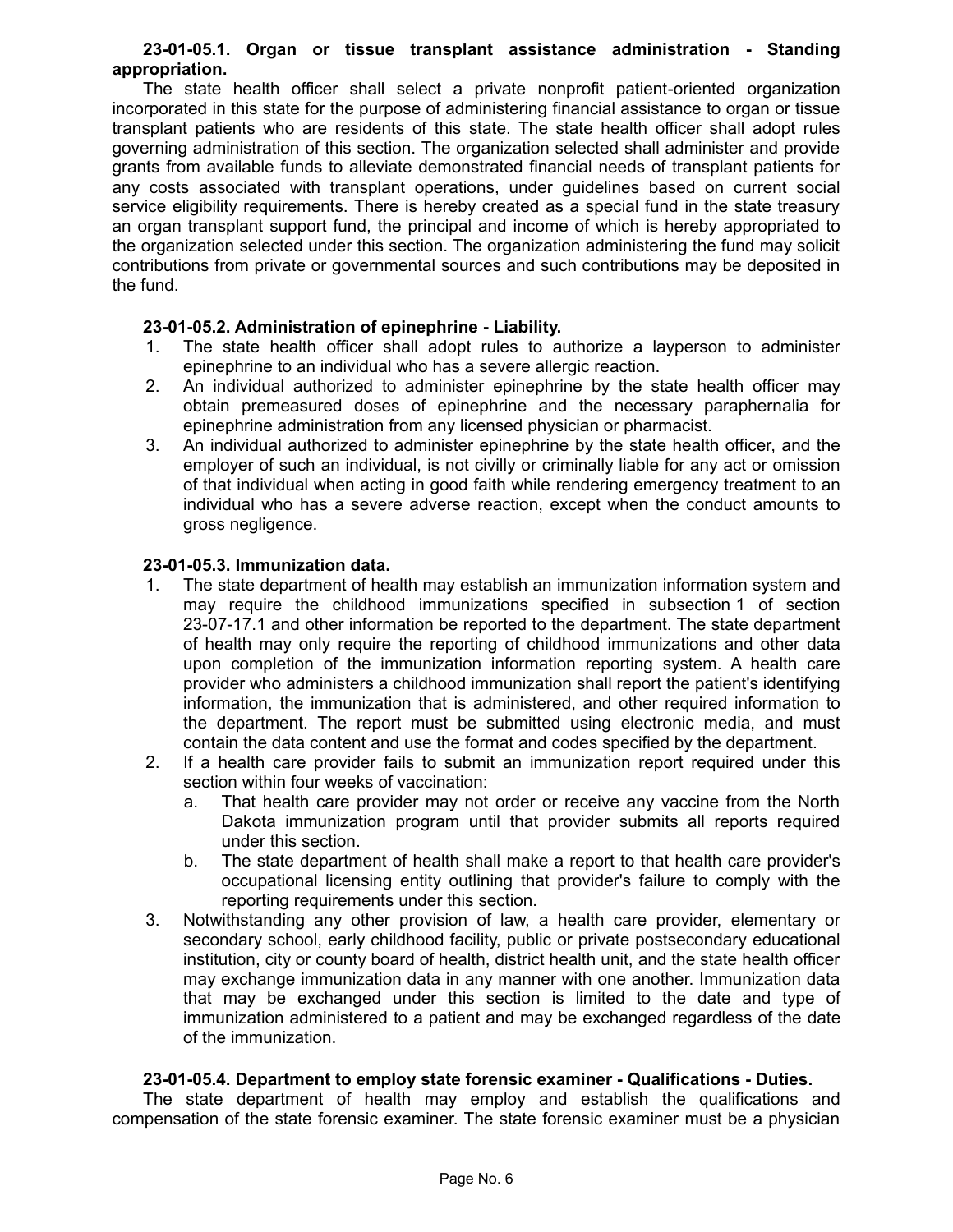who is board-certified or board-eligible in forensic pathology, who is licensed to practice in this state, and who is in good standing in the profession. The state forensic examiner shall:

- 1. Exercise all authority conferred upon the coroner under chapter 11-19.1 and any other law;
- 2. Consult with local coroners on the performance of their duties as coroners;
- 3. Conduct investigations into the cause of death of and perform autopsies on any deceased human body whenever requested to do so by the acting local county coroner or the local state's attorney;
- 4. Provide training and educational materials to local county coroners, law enforcement, and any other person the state forensic examiner deems necessary;
- 5. Maintain complete records of the cause, manner, and mode of death necessary for accurate health statistics and for public health purposes; and
- 6. Perform other duties assigned by the state health officer.

### **23-01-05.5. Autopsy reports - Confidential - Exceptions.**

- 1. As used in this section:
	- a. "Autopsy report" means the report of the forensic examiner or the examiner's designee on the post-mortem examination of a deceased individual to determine the cause and manner of death, including any written analysis, diagram, photograph, or toxicological test results.
	- b. "Report of death" means the official findings on the cause of death and manner of death issued by the state forensic examiner, the examiner's designee, county coroner, or pathologist performing an autopsy ordered by a county coroner or by the state forensic examiner and which is the face page of the autopsy report identifying the decedent and stating the cause of death and manner of death.
- 2. An autopsy report and any working papers and notes relating to an autopsy report are confidential and may be disclosed only as permitted by this section. The report of death is subject to disclosure as follows:
	- a. The next of kin or authorized representative requesting the report of death is responsible for providing to the state forensic examiner or the examiner's designee satisfactory proof of relationship to the deceased and contact information for notification of the report of death.
	- b. When in receipt of the information in subdivision a, the state forensic examiner, examiner's designee, county coroner, or pathologist who performed the autopsy shall make a good faith effort to immediately notify the decedent's next of kin or authorized representative of the availability of the report of death. The notification or attempts to notify the next of kin or authorized representative must be recorded and must precede any public disclosure of the report of death.
	- c. The report of death becomes a public record eight days after the report of death is finalized.
- 3. Subject to the limitations on the disclosure of an autopsy photograph or other visual image or video or audio recording of an autopsy required under section 44-04-18.18, any working papers and notes relating to a final autopsy report may be disclosed pursuant to a court order and as otherwise expressly provided by law.
- 4. The state forensic examiner or the examiner's designee shall disclose a copy of the autopsy report:
	- a. To any county coroner, including a coroner in any state or Canadian province, with jurisdiction over the death, and the coroner may use or disclose these records for purposes of an investigation, inquest, or prosecution.
	- b. To any state's attorney or criminal justice agency, including a prosecutor or criminal justice agency of the United States, any state, or any Canadian province, with jurisdiction over an investigation of the death and the state's attorney or criminal justice agency may use or disclose these records for the purposes of an investigation or prosecution.
	- c. To workforce safety and insurance if the death is related to the decedent's work, and to any other workers' compensation or other similar program, established by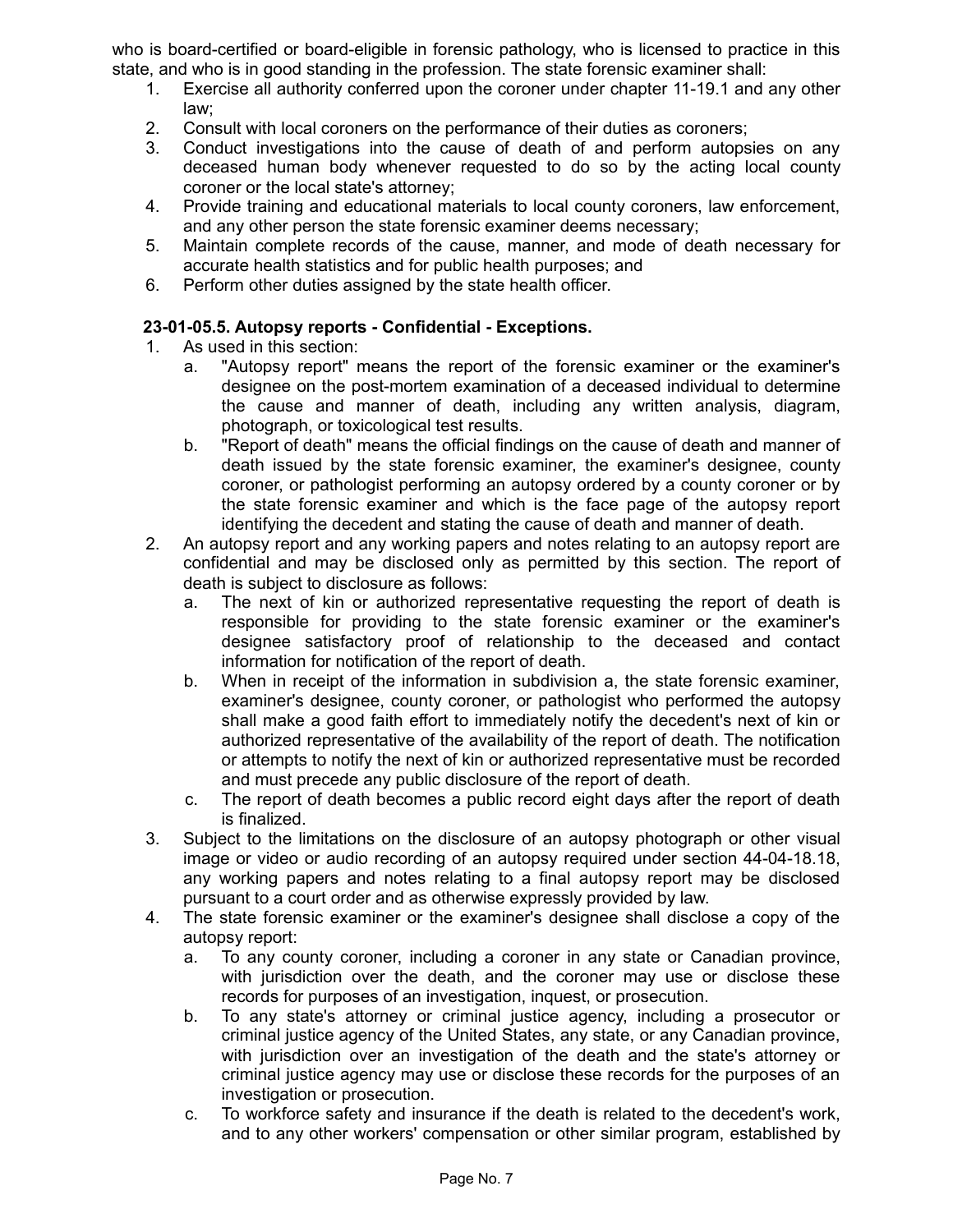law, that provides benefits for work-related injuries or illness without regard to fault if there is no criminal investigation.

- d. To the child fatality review panel if there is no active criminal investigation.
- e. In accordance with a court order.
- 5. The state forensic examiner or the examiner's designee upon request shall disclose a copy of the autopsy report to:
	- a. The decedent's personal representative and to the decedent's spouse, child, or parent, upon proof of the relationship, if there is no active criminal investigation.
	- b. A physician or hospital who treated the deceased immediately prior to death if there is no active criminal investigation.
	- c. An insurance company upon proof that the decedent's life was covered by a policy issued by the company if there is no active criminal investigation.
	- d. The food and drug administration, the national transportation safety board, the occupational health and safety administration, and any other federal or state agency with authority to obtain an autopsy report to investigate a death resulting from the decedent's type of injury or illness.
	- e. A professional or research organization collecting data to initiate or advance death investigation standards, after the identifiers necessary to create a limited data set under title 45, Code of Federal Regulations, part 164, section 514, subsection e have been removed from the report.
- 6. The forensic examiner, the examiner's designee, any county coroner or county medical coroner, and any public employee who, in good faith, discloses autopsy findings, an autopsy report, or other information relating to an autopsy report or cause of death to a person who the public official or employee reasonably believes is entitled to that information under this section is immune from any liability, civil or criminal, for making that disclosure. For the purposes of any proceeding, the good faith of any public employee who makes a disclosure under this section is presumed.

### **23-01-06. Biennial report - Contents.**

The state health officer shall submit a biennial report to the governor and the secretary of state in accordance with section 54-06-04. In addition to any requirements established pursuant to section 54-06-04, the report must cover the following subjects:

- 1. The activities of the various divisions, the work accomplished during the two years covered by the report, and an analysis of the program of each of the divisions.
- 2. The expenditures of the state department of health.
- 3. The expenditures in each county board of health or the district board of health.
- 4. Any reports relating to the hospital program as required by the health council.

### **23-01-07. Structure of department.**

Repealed by S.L. 1993, ch. 218, § 10.

### **23-01-08. Directors of divisions - Deputy - Appointment, salary, duties.**

The state health officer shall appoint directors of the various divisions of the department and shall determine the salary, within the limits of legislative appropriations to the department and in conformity with the state merit system, to be received by such persons. The duties of such director must be those prescribed by the state health officer. The state health officer may appoint a deputy state health officer. A deputy state health officer who does not hold a health-related degree may not individually issue an order regarding public health unless the order is cosigned by a physician who is employed by the department or cosigned by the state epidemiologist. The deputy state health officer serves at the pleasure of the state health officer.

### **23-01-09. Duties of director of consolidated laboratories branch.**

Repealed by S.L. 1993, ch. 218, § 10.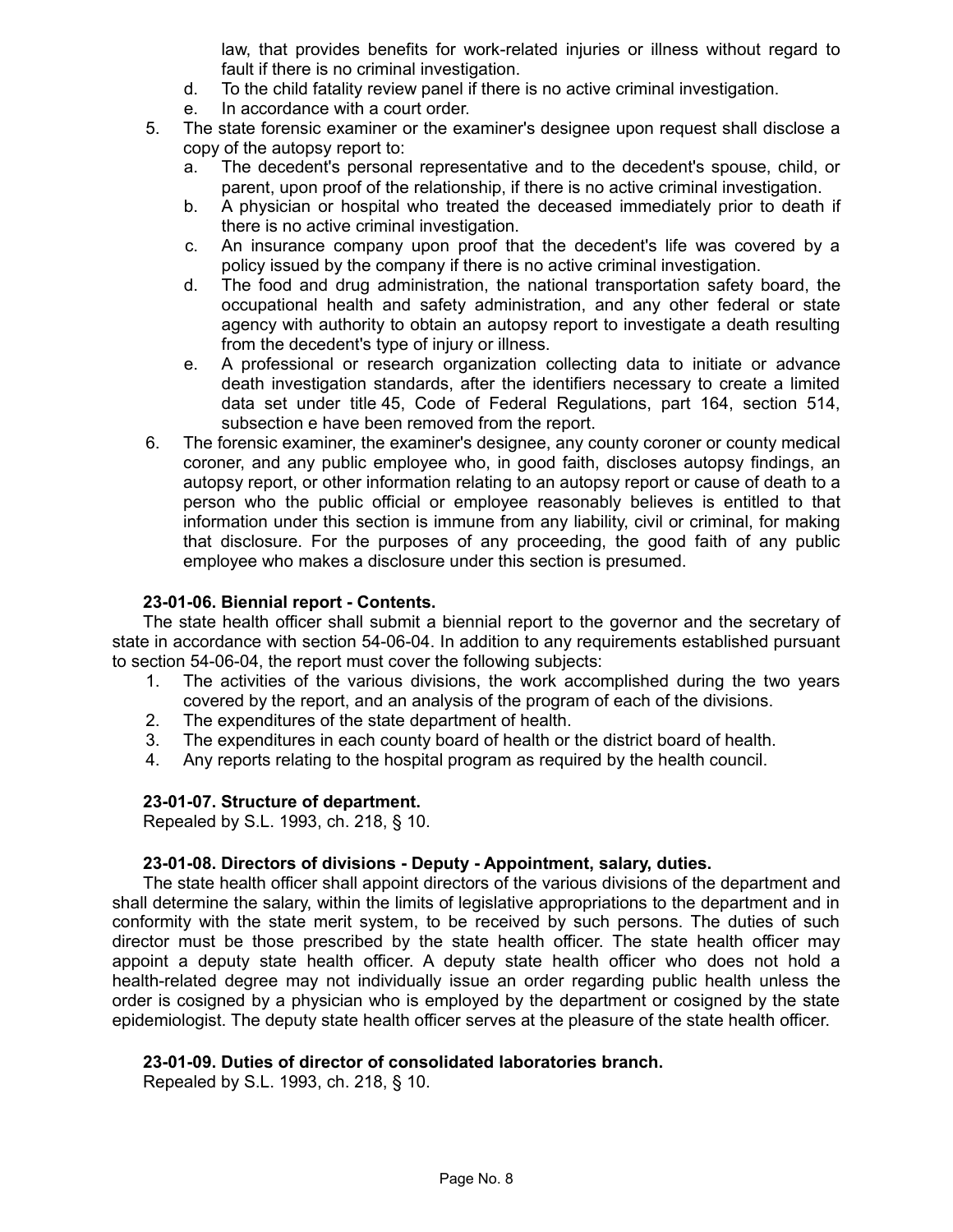# **23-01-09.1. Duties of state toxicologist.**

Repealed by S.L. 2003, ch. 469, § 13.

### **23-01-10. Office space.**

The state shall provide suitable office space in Bismarck for housing and maintaining the state department of health. Special fireproof vaults must be provided for the storage of birth and death certificates.

### **23-01-11. Acceptance of funds and right to qualify for benefits under federal laws authorized.**

The state department of health may:

- 1. Accept funds from cities, counties, the federal government, private organizations, and individuals for infancy and maternal hygiene, for other public health work and for the purpose of conducting a survey of existing medical hospitals and related institutions, planning of needed hospital construction and for construction and maintenance of such medical hospitals and related institutions. When approved by the governor of this state, the state department of health may match the same from any unexpended portion of its appropriation in accordance with specifications agreed to or required by congressional act. All infancy and maternal hygiene and public health work must be done under the supervision of the state department of health.
- 2. Adopt rules necessary to enable the state to be in compliance with any federal laws in order to qualify for any federal funds related to medical facilities or agencies licensed by the state department of health.

### **23-01-12. Hospital records to be kept at direction of state health officer.**

When any person is admitted into a lying-in hospital or other institution, public or private, to which persons resort for the treatment of disease or for confinement, or to which persons are committed by process of law, the superintendent, manager, or other person in charge of such institution shall make a record of all the personal and statistical particulars relative to such person. The record must be in such form as is directed by the state health officer. In the case of any person admitted or committed for medical treatment of disease, the physician in charge shall specify for entry in the records the nature of the disease and where, in the physician's opinion, it was contracted. The personal particulars and information required for compliance with the provisions of this section must be obtained from the individual personally if practicable, and when the information cannot be obtained from the individual, from the individual's relatives or friends or from any other person acquainted with the facts.

### **23-01-13. Blood plasma - Obtaining, storing, and distributing.**

Repealed by S.L. 1991, ch. 263, § 1.

### **23-01-14. State department of health authorized to transfer future accumulated fees.**

As a continuing policy, the state department of health may automatically from time to time transfer unclaimed fees on deposit with the Bank of North Dakota or other authorized depository to the state general fund when the unclaimed status has existed for a period of at least three years.

### **23-01-15. Research studies confidential - Penalty.**

1. All information, records of interviews, written reports, statements, notes, memoranda, or other data procured by the state department of health, in connection with studies conducted by the state department of health, or carried on by the department jointly with other persons, agencies, or organizations, or procured by such other persons, agencies, or organizations, for the purpose of reducing the morbidity or mortality from any cause or condition of health is confidential and must be used solely for the purposes of medical or scientific research.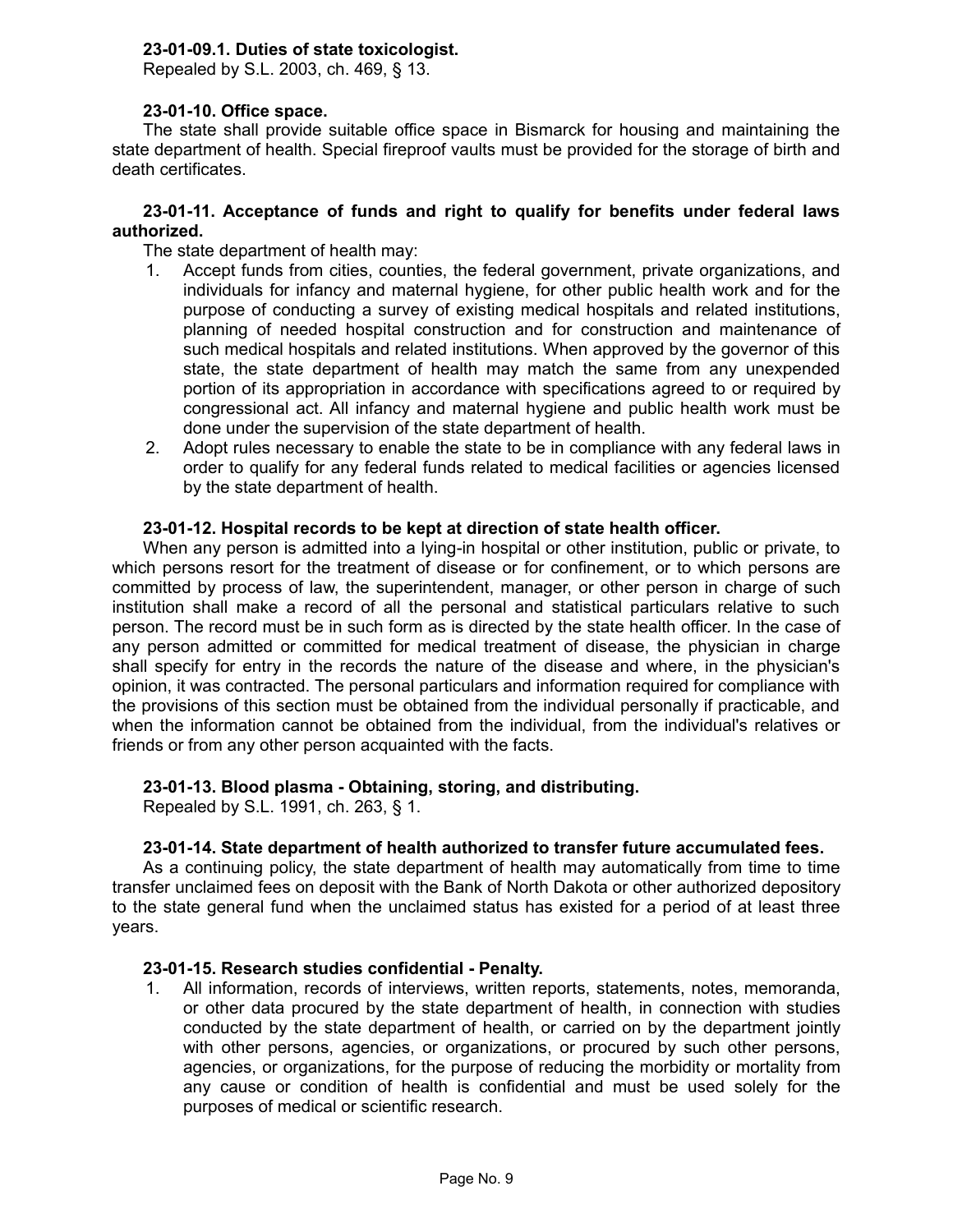- 2. Such information, records, reports, statements, notes, memoranda, or other data is not admissible as evidence in any action of any kind in any court or before any other tribunal, board, agency, or person. Such information, records, reports, statements, notes, memoranda, or other data may not be exhibited nor their contents disclosed in any way, in whole or in part, by any officer or representative of the state department of health, nor by any other person, except as may be necessary for the purpose of furthering the research project to which they relate. No person participating in such research project may disclose, in any manner, the information so obtained except in strict conformity with such research project. No officer or employee of said department may interview any patient named in any such report, nor a relative of any such patient, unless the consent of the attending physician and surgeon is first obtained.
- 3. The furnishing of such information to the state department of health or its authorized representative, or to any other cooperating agency in such research project, does not subject any person, hospital, sanitarium, rest home, nursing home, or other person or agency furnishing such information, to any action for damages or other relief.

### **23-01-16. Dairy products - Joint standards.**

The state department of health and the dairy department of the department of agriculture shall jointly adopt a set of uniform standards in relation to all matters falling within their joint jurisdiction regarding dairy products. The state department of health, district health units, municipal health departments or units, and the dairy department shall each be permitted to accept any inspection report of the other department or unit regarding the inspection of dairy products and the producers and processors of such products, when such report is based substantially upon standards conforming with the milk ordinance and code recommended by the United States public health service.

### **23-01-17. Noise harmful to health and safety - Power to regulate - Hearings - Appeal - Penalty - Injunction.**

Repealed by S.L. 1991, ch. 264, § 1.

## **23-01-18. State department of health responsible for control of rabies.**

Repealed by S.L. 1999, ch. 243, § 2.

### **23-01-19. Extermination of rabies.**

Repealed by S.L. 1999, ch. 243, § 2.

## **23-01-20. Traumatic head injury defined.**

Repealed by S.L. 1999, ch. 231, § 1.

### **23-01-21. Central registry of traumatic head injury - Establishment - Reports.** Repealed by S.L. 1999, ch. 231, § 1.

### **23-01-22. Department to employ waste management facility inspectors.**

The state department of health shall employ and establish the qualifications, duties, and compensation of at least one full-time inspector for each commercial, nonpublicly owned waste management disposal or incineration facility that accepts more than twenty-five thousand tons [22679.5 kilograms] per year of hazardous waste, industrial waste, nuclear waste, or ash resulting from the incineration of municipal solid waste. This section does not apply to any energy conversion facility or coal mining operation that disposes of its solid waste onsite. The department may require inspectors for those facilities that accept less than twenty-five thousand tons [22679.5 kilograms] per year. The facility inspector shall conduct regular inspections of the operating procedure and conditions of the facility and report the findings to the department on a regular basis. If an inspector discovers a condition at a facility that is likely to cause imminent harm to the health and safety of the public or environment, the inspector shall notify the department. The department shall proceed as provided by sections 23-29-10 and 23-29-11.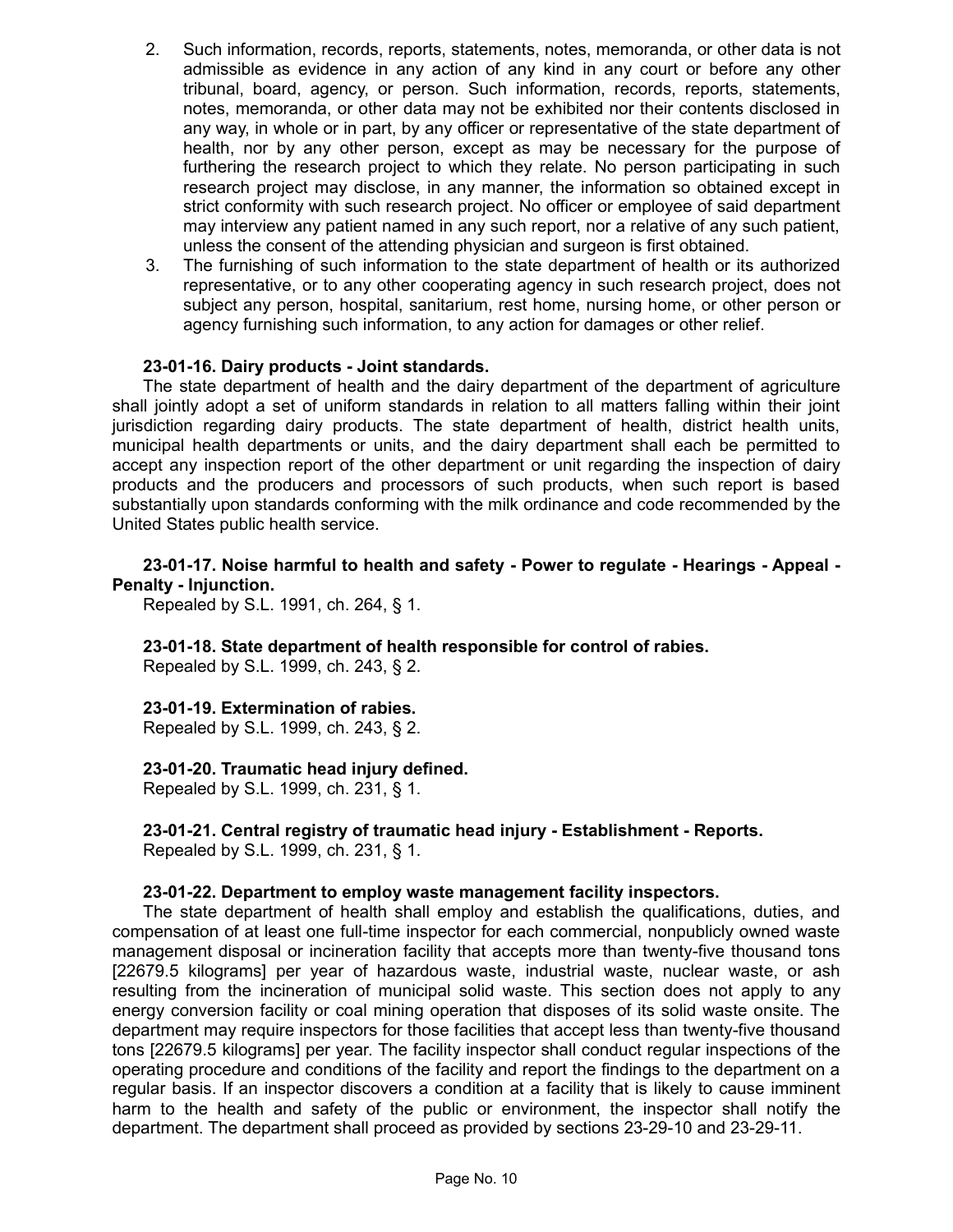The department shall assess the owner or operator of a waste management facility that accepts hazardous waste, industrial waste, nuclear waste, or ash resulting from the incineration of municipal solid waste an annual fee to pay the salaries, wages, and operating expenses associated with employing an inspector for the facility. The owner or operator of the facility shall submit the fee to the department by July first of each year. Any fees collected must be deposited in the department's operating fund in the state treasury and any expenditures from the fund are subject to appropriation by the legislative assembly. If a facility begins operation after July first of any year, the owner or operator of the facility shall pay to the department a prorated fee for the fiscal year before the facility may begin accepting waste. Moneys in the waste management facility account may be spent by the department within the limits of legislative appropriation.

#### **23-01-23. Permit or investigatory hearings - Exemption from chapters 28-32 and 54-57. (Contingent repeal - [See note\)](http://www.legis.nd.gov/cencode/notes/2017_199_75.pdf)**

A permit hearing conducted for purposes of receiving public comment or an investigatory hearing conducted under chapters 23-20.1, 23-20.3, 23-25, 23-29, 61-28, and 61-28.1 is not an adjudicative proceeding under chapter 28-32 and is not subject to the requirements of chapter 54-57.

### **23-01-24. Health care cost and quality review program - Penalty.**

The department of health shall conduct a continuous program to review and improve the quality of health care in the state. The department may contract with a qualified person or organization to develop and implement the program. The department shall use the program to compile relevant information about the quality of health care in this state which will allow the department to evaluate the cost, quality, and outcomes of health care. The department shall establish and consult a provider advisory committee composed of health care providers regarding the data that is a cost-effective process for collecting and evaluating the information. The state health officer may assess against a provider a penalty of one hundred dollars per day for each day the provider willfully refuses to provide the department with information requested for use with the program, but the penalty may not exceed one thousand dollars for each request. A provider against whom a fee is assessed may appeal that assessment to the state health council. If the provider fails to pay the penalty, the health council may, in the county where the provider's principal place of business is located, initiate a civil action against the provider to collect the penalty. As used in this section, "provider" means a person who is licensed, certified, or otherwise authorized by the law of this state to administer health care in the ordinary course of business or professional practice. The department shall ensure that patient privacy is protected throughout the compilation and use of the information. The department shall evaluate data management capabilities in the state and shall organize its capabilities to provide information about the cost of care on an individual provider basis as well as a collective basis.

### **23-01-25. Commercial feed, insecticide, fungicide, rodenticide, fertilizer, and soil conditioner laws - Laboratory function.**

Notwithstanding any other provision of law, any laboratory test or analysis required under chapter 4.1-34, 4.1-40, or 4.1-41 must be performed by the state department of health for the agriculture commissioner at no charge.

### **23-01-26. State department of health - Indirect cost recoveries.**

Notwithstanding section 54-44.1-15, the state department of health may deposit indirect cost recoveries in its operating account.

### **23-01-27. Donated dental services program.**

The state department of health shall contract with the North Dakota dental association, or other appropriate and qualified organizations, to develop and administer a donated dental services program through which volunteer dentists provide comprehensive dental care for needy, disabled, aged, or medically compromised individuals. The volunteers will treat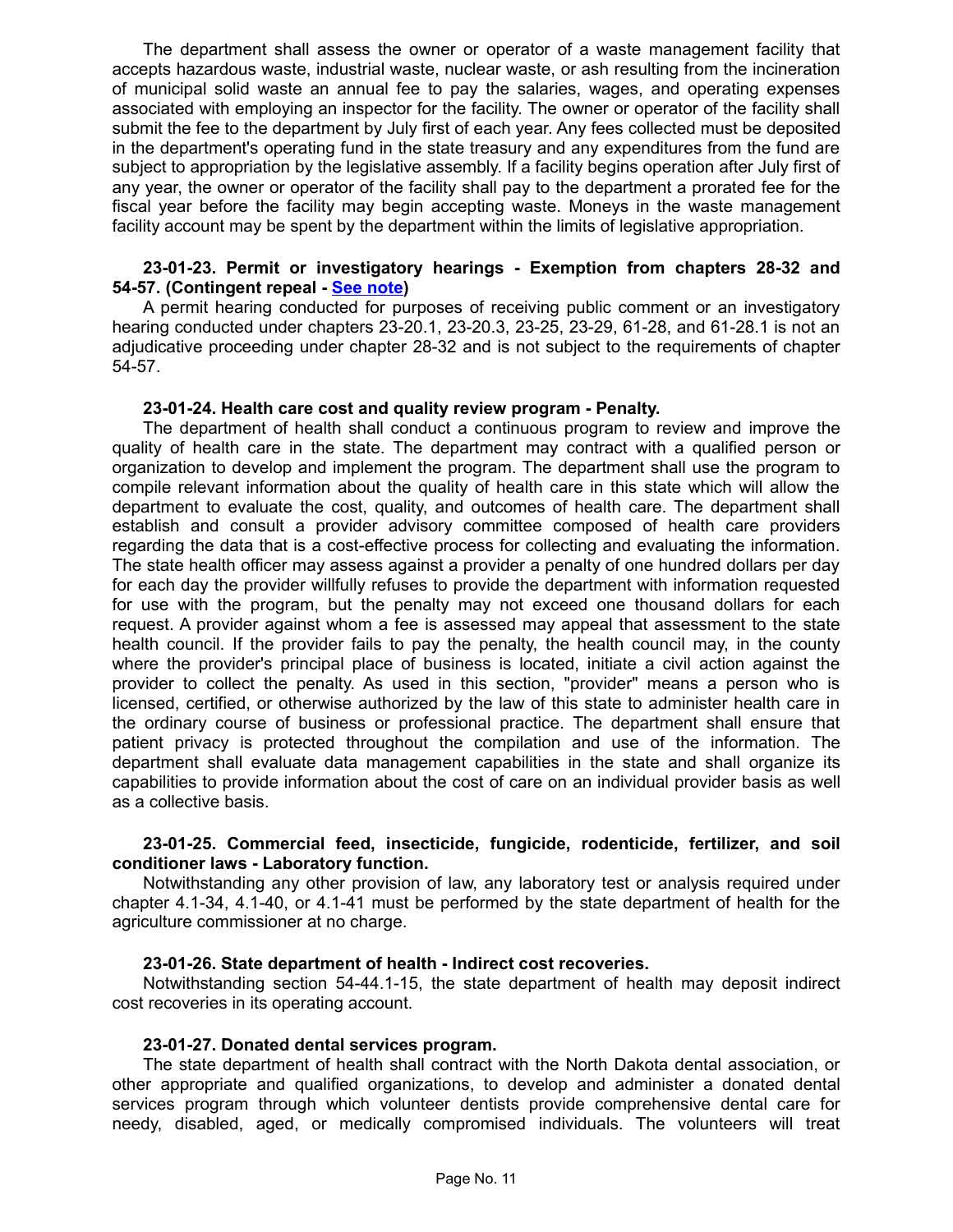individuals through the program and, with the exception of certain dental laboratory costs, will fully donate their services and supplies. The contract must specify the responsibilities of the administering organization and include:

- 1. Establishment of a network of volunteer dentists, including dental specialists, volunteer dental laboratories, and other appropriate volunteer professionals to donate dental services to eligible individuals;
- 2. Establishment of a system to refer eligible individuals to appropriate volunteers;
- 3. Development and implementation of a public awareness campaign to educate eligible individuals about the availability of the program;
- 4. Provision of appropriate administrative and technical support to the program; and
- 5. Submission of an annual report to the state department of health that:
	- a. Accounts for all program funds;
	- b. Reports the number of individuals served by the program and the number of dentists and dental laboratories participating as providers in the program;
	- c. Includes any other information required by the state department of health; and
	- d. Performs, as required by the state department of health, any other duty relating to the program.

### **23-01-28. Combined purchasing with local public health units - Continuing appropriation.**

The state department of health may make combined or joint purchases with or on behalf of local public health units for items or services. Payments received by the state department of health from local public health units pursuant to a combined or joint purchase must be deposited in the operating fund and are appropriated as a standing and continuing appropriation to the state department of health for the purpose of this section.

### **23-01-29. Bone marrow donor education.**

The state department of health shall provide information and educational materials to the public regarding bone marrow donation through the national marrow donor program. The department shall seek assistance from the national marrow donor program to establish a system to distribute materials, ensure that the materials are updated periodically, and address the education and recruitment of minority populations.

### **23-01-30. Zoning regulation of concentrated animal feeding operations - Central repository. (Contingent repeal - [See note\)](http://www.legis.nd.gov/cencode/notes/2017_199_75.pdf)**

The state department of health shall establish, operate, and maintain an electronically accessible central repository for all county and township zoning regulations that pertain to concentrated animal feeding operations. The county auditor of a county and the township clerk of a township having a zoning regulation that pertains to concentrated animal feeding operations shall file the regulation with the state department of health for inclusion in the central repository.

## **23-01-31. North Dakota health information technology steering committee.**

Repealed by S.L. 2009, ch. 519, § 6.

## **23-01-32. Viral hepatitis program - Vaccination - Study.**

- 1. The state department of health shall establish and administer a viral hepatitis program with the goal of distributing to residents of the state who are at an increased risk for exposure to viral hepatitis information that addresses the higher incidence of hepatitis C exposure and infection among these populations, addresses the dangers presented by the disease, and provides contacts for additional information and referrals.
- 2. The department shall establish a list of classes of individuals by category that are at increased risk for viral hepatitis exposure. The list must be consistent with recommendations developed by the federal centers for disease control and prevention.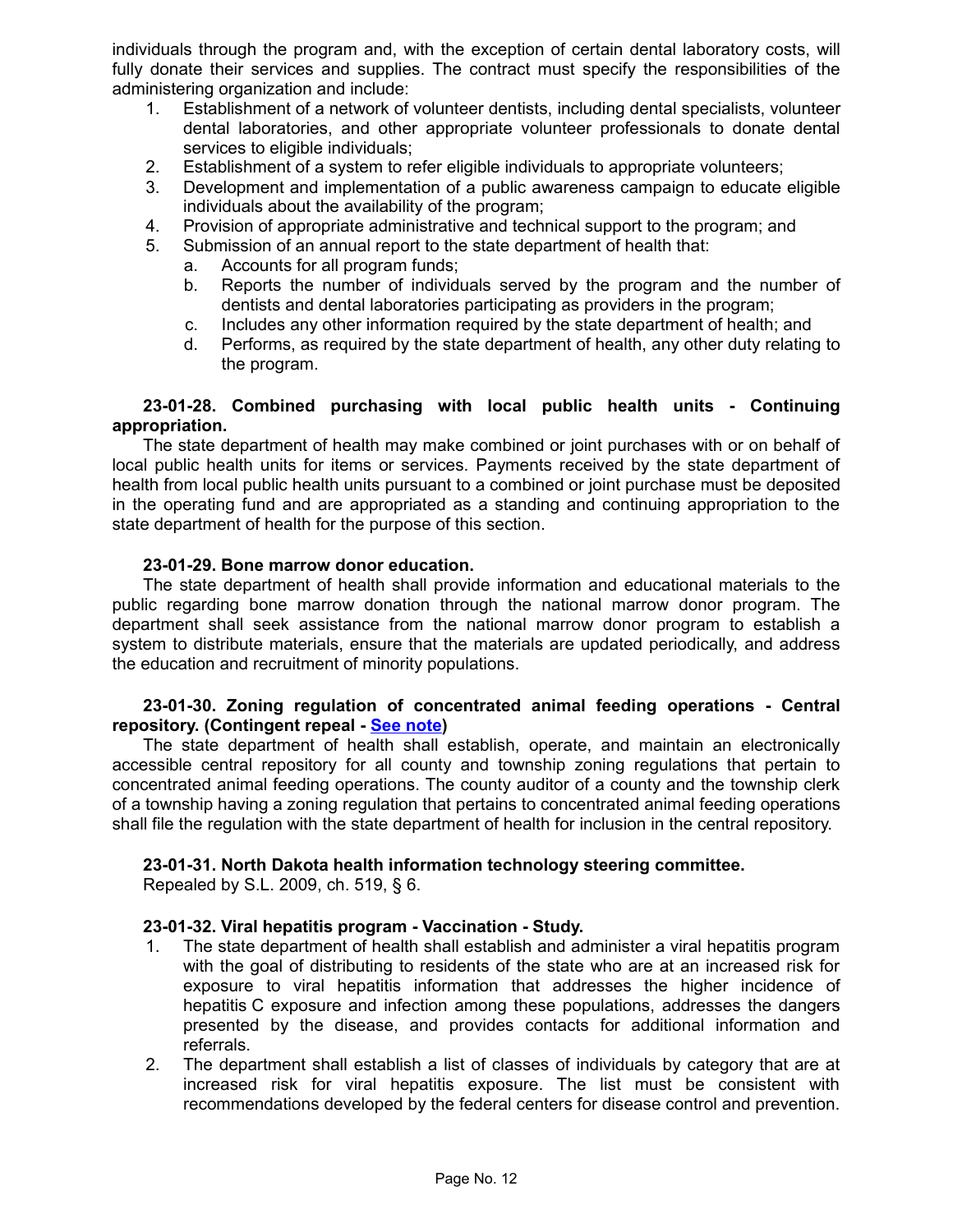The department shall determine the type of information the department will distribute under the program and the form and manner of distribution.

3. The department shall establish a vaccination and testing program, to be coordinated by the department through local public health units.

### **23-01-33. Human papilloma virus - Information.**

The state department of health shall educate the public about the human papilloma virus and the availability of a human papilloma virus vaccine; promote immunization against the human papilloma virus; and distribute informational material regarding the human papilloma virus and the human papilloma virus vaccine. The department shall distribute the informational material through relevant department programs and divisions, including breast and cervical cancer control programs; immunization programs; family planning programs; and human immunodeficiency virus and sexually transmitted disease programs. Informational materials distributed must include the recommendations of the advisory committee on immunization practices of the federal centers for disease control and prevention; contain information relevant to the target populations of each of the participating programs and divisions distributing the informational material; and contain information regarding the availability of the vaccine through the vaccines for children program operated by the department under 42 U.S.C. 1396s, and the medical assistance program.

### **23-01-34. Children with special health care needs - Program administration.**

The state department of health shall administer programs for children with special health care needs as may be necessary to conform to title 5, part 2, of the federal Social Security Act, as amended through July 1, 2007 [Pub. L. 74-271; 49 Stat. 620; 42 U.S.C. 701 et seq.], including providing services and assistance to children with special health care needs and their families and developing and operating clinics for the identification, screening, referral, and treatment of children with special health care needs.

### **23-01-35. Tattooing, body piercing, branding, subdermal implants, or scarification - Permit - Fee - Adoption of rules - Exemptions - Injury reports.**

- 1. A person may not operate a facility providing tattooing, body piercing, branding, subdermal implant, or scarification services without a permit issued by the department under this section. The holder of a permit shall display the permit in a conspicuous place at the facility for which the permit is issued. A permit issued under this section expires annually. An applicant for a permit shall submit an application for a permit to the department, on a form provided by the department, with a permit fee established by the department. The application must include the name and complete mailing address and street address of the facility and any other information reasonably required by the department for the administration of this section.
- 2. The health council shall adopt rules to regulate any person that receives compensation for engaging in the practice of tattooing, body piercing, branding, subdermal implants, or scarification. The rules must establish health and safety requirements and limitations with respect to the age of an individual who may receive a tattoo, body piercing, or scarification and may prohibit any practice that the health council deems unsafe or a threat to public health.
- 3. A facility is exempt from subsection 1 if the facility provides body piercing that is limited to the piercing of the noncartilaginous perimeter or lobe of the ear and the facility does not provide tattooing, branding, scarification, or subdermal implants. A person is exempt from regulation under subsection 2 if the person's practice under this section is limited to piercing of the noncartilaginous perimeter or lobe of the ear. A licensed health care professional acting within that professional's scope of practice and the associated medical facility are exempt from this section.
- 4. If a customer of a facility regulated under this section reports to the facility an injury the customer or operator of the facility believes to have resulted from the tattooing, body piercing, branding, subdermal implanting, or scarification provided at the facility, the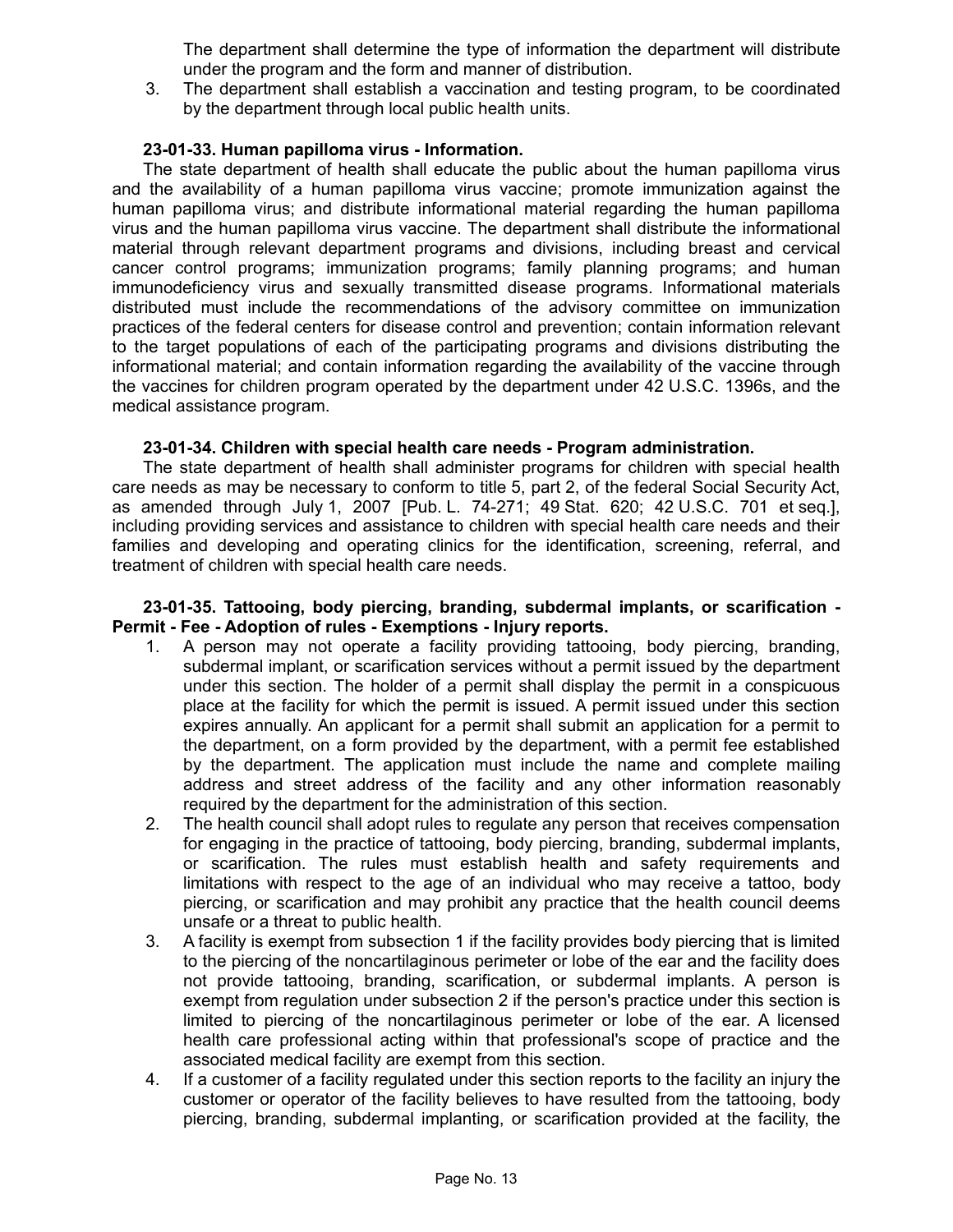operator of the facility shall provide the customer with written information on how to report the alleged injury to the state department of health. If a licensed health care professional treats a patient for an injury the professional determines, in the exercise of professional judgment, occurred as a result of a service regulated under this section, the professional shall report the circumstances to the state department of health. A licensed health care professional is immune from liability for making or not making a report under this subsection.

5. The fees established by the department must be based on the cost of conducting routine and complaint inspections and enforcement actions and preparing and sending license renewals. Fees collected under this section must be deposited in the department's operating fund in the state treasury and any expenditure from the fund is subject to appropriation by the legislative assembly. The department shall waive all or a portion of the fee for any facility that is subject to local jurisdiction.

### **23-01-36. Appeal from permit proceedings. (Contingent repeal - [See note\)](http://www.legis.nd.gov/cencode/notes/2017_199_75.pdf)**

An appeal from the issuance, denial, modification, or revocation of a permit issued under chapter 23-20.1, 23-20.3, 23-25, 23-29, or 61-28 may be made by the person who filed the permit application, or by any person who is aggrieved by the permit application decision, provided that person participated in or provided comments during the hearing process for the permit application, modification, or revocation. An appeal must be taken within thirty days after the final permit application determination is mailed by first-class mail to the permit applicant and to any interested person who has requested a copy of the final permit determination during the permit hearing process. Except as provided in this section, an appeal of the final permit determination is governed by sections 28-32-40, 28-32-42, 28-32-43, 28-32-44, 28-32-46, and 28-32-49. The department may substitute final permit conditions and written responses to public comments for findings of fact and conclusions of law. Except for a violation of chapter 23-20.1, 23-20.3, 23-25, 23-29, or 61-28 which occurs after the permit is issued, or any permit condition, rule, order, limitation, or other applicable requirement implementing those chapters which occurs after the permit is issued, any challenge to the department's issuance, modification, or revocation of the permit or permit conditions must be made in the permit hearing process and may not be raised in any collateral or subsequent legal proceeding, and the applicant and any aggrieved person may raise on appeal only issues that were raised to the department in the permit hearing process.

## **23-01-37. Survey program - Health facilities construction or renovation projects.**

- 1. The state department of health shall conduct a life safety survey process for all health facilities licensed by the division of health facilities of the state department of health during and at the conclusion of a construction, renovation, or construction and renovation project.
- 2. The department may charge a reasonable fee for the review of plans for construction, renovation, or construction and renovation projects performed under this section based on the size of the project. Revenues derived from the fees collected under this subsection must be deposited in the department's operating fund in the state treasury.
- 3. The department shall design and operate the program in a manner that will provide that the surveyor that performs a life safety survey under this section does not violate the federal requirements associated with Medicare-certified life safety surveys.

### **23-01-38. Electronic drug prior authorization and transmission - Limitations.**

1. Except as otherwise provided under this subsection, effective August 1, 2015, a drug prior authorization request must be accessible to a health care provider with the provider's electronic prescribing software system and must be accepted electronically, through a secure electronic transmission, by the payer, by the insurance company, or by the pharmacy benefit manager responsible for implementing or adjudicating or for implementing and adjudicating the authorization or denial of the prior authorization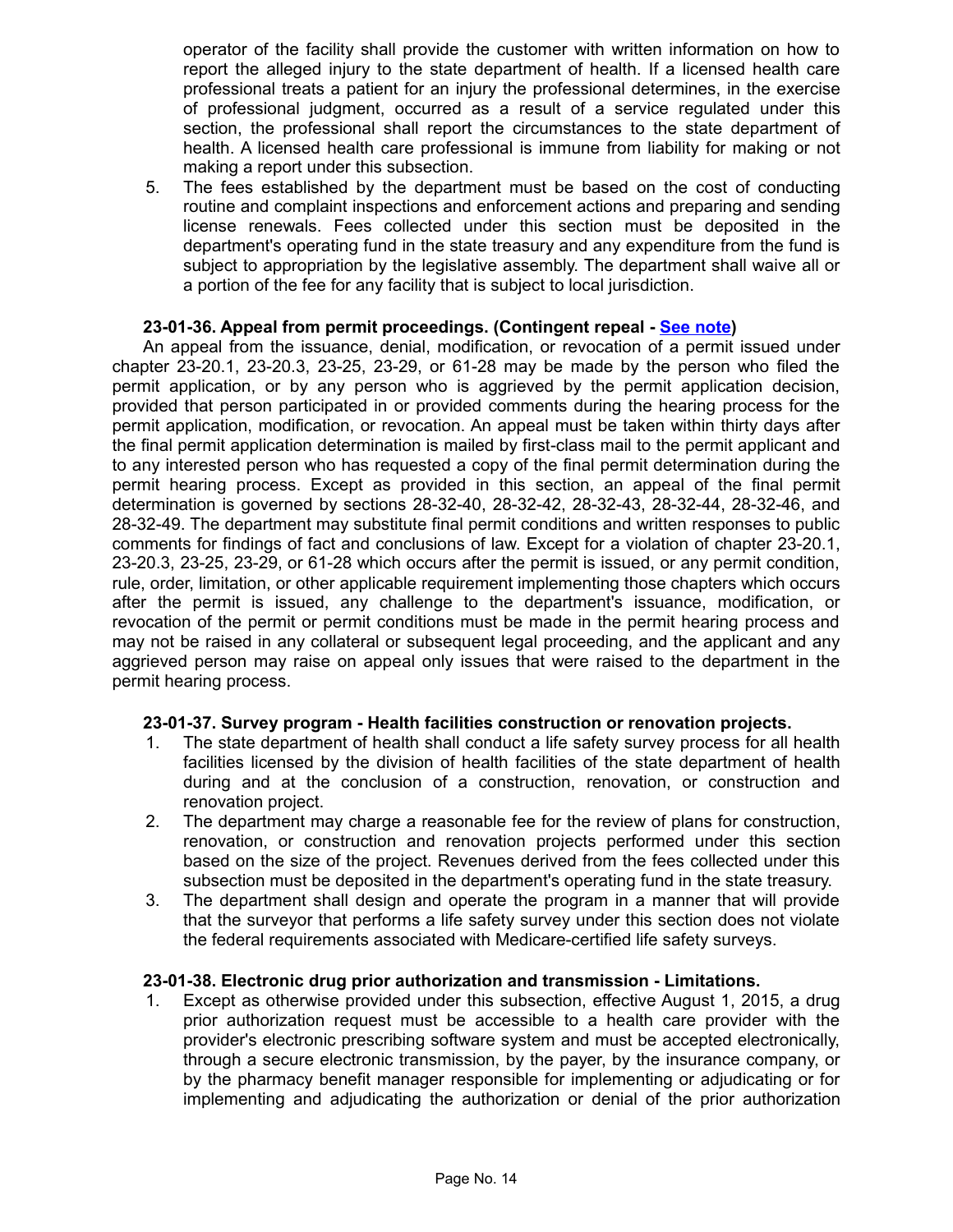request. For purposes of this section, a facsimile is not an electronic transmission. The requirements in this section do not apply to workforce safety and insurance.

- 2. Effective August 1, 2013, electronic transmission devices used to communicate a prescription to a pharmacist may not use any means or permit any other person to use any means, including advertising, commercial messaging, and popup advertisements, to influence or attempt to influence through economic incentives the prescribing decision of a prescribing practitioner at the point of care. Such means may not be triggered by or be in specific response to the input, selection, or act of a prescribing practitioner or the prescribing practitioner's staff in prescribing a certain pharmaceutical or directing a patient to a certain pharmacy. Any electronic communication sent to the prescriber, including advertising, commercial messaging, or popup advertisements must be consistent with the product label, supported by scientific evidence, and meet the federal food and drug administration requirements for advertising pharmaceutical products.
- 3. Electronic prescribing software may show information regarding a payer's formulary if the software is not designed to preclude or make more difficult the act of a prescribing practitioner or patient selecting any particular pharmacy or pharmaceutical.

### **23-01-39. Immunization program - Provider choice - Purchasing.**

- 1. As used in this section:
	- a. "Department" means the state department of health.
	- b. "North Dakota immunization advisory committee" means the group of private health care providers, local public health units, department staff, and other applicable individuals which makes immunization and vaccine selection recommendations to the North Dakota immunization program.
	- c. "North Dakota immunization program" means the program administered by the department to provide vaccinations to North Dakota children consistent with state and federal law.
	- d. "Program-eligible child" means any child, who is under nineteen years of age, whose custodial parent or legal guardian resides in this state.
	- e. "Vaccine" means any vaccine recommended by the federal advisory committee on immunization practices of the centers for disease control and prevention.
	- f. "Vaccines for children program" is a federally funded program that provides vaccines at no cost to eligible children pursuant to section 1928 of the Social Security Act [42 U.S.C. 1396s].
- 2. As part of the North Dakota immunization program:
	- a. The department shall implement a provider choice system as part of the state's implementation of the vaccines for children program. This provider choice system must provide a health care provider participating in the state's vaccines for children program or in any other immunization program for children, adolescents, or adults which is administered through the state using federal or state funds, may select any licensed vaccine, including combination vaccines, and any dosage forms that have in effect a recommendation from the federal advisory committee on immunization practices. This subsection does not apply in the event of a shortage or delay in vaccine availability, disaster, public health emergency, terrorist attack, hostile military or paramilitary action, or extraordinary law enforcement emergency.
	- b. The department may establish a program through which the department purchases vaccines through the federal vaccine purchasing contract.
		- (1) The department shall supply public health units with the purchased vaccines. A public health unit that receives vaccines under this subdivision shall administer the vaccines to program-eligible children.
		- (2) A public health unit that receives vaccines under this purchasing program may not bill an insurer for the cost of the vaccine but may charge an administration fee.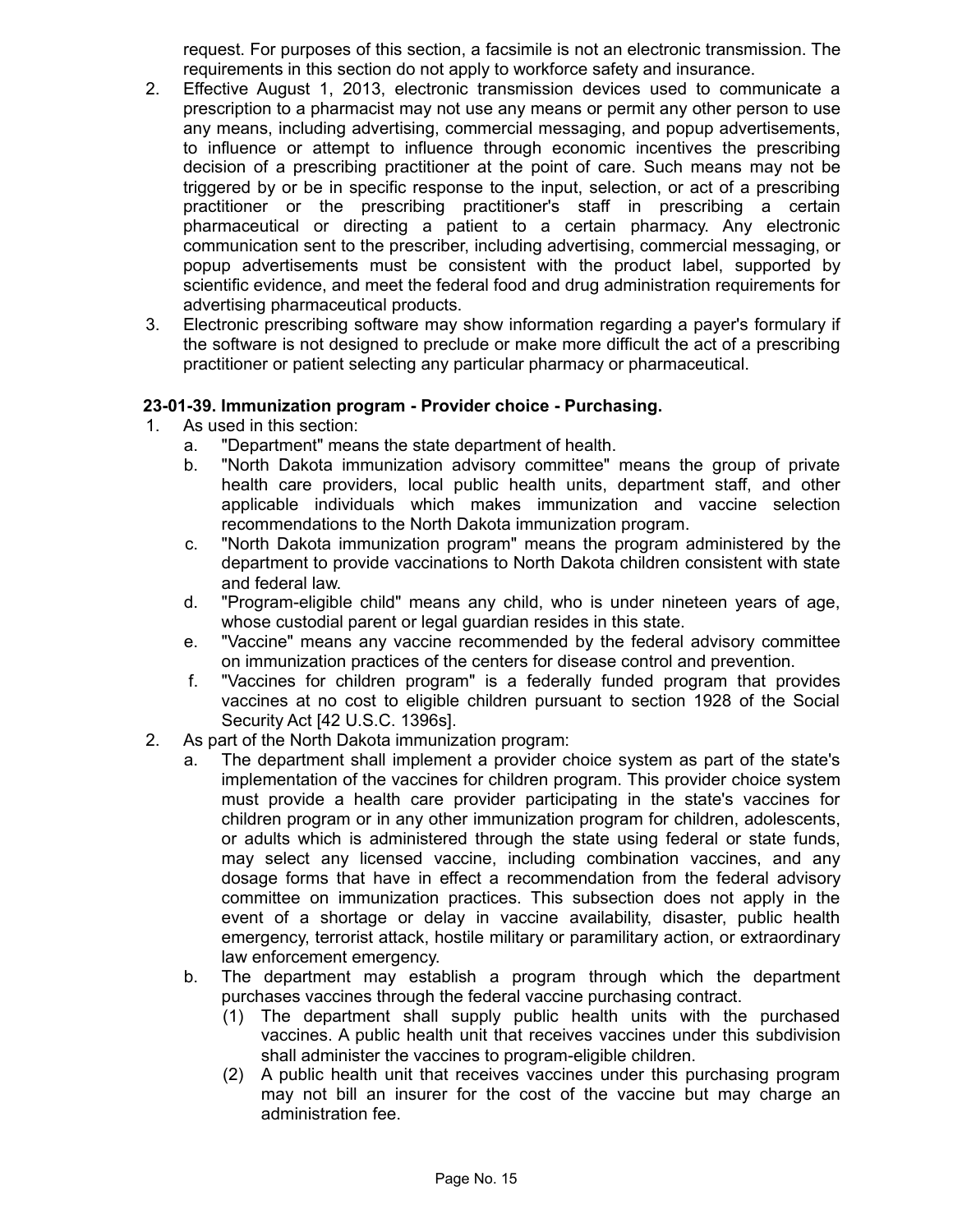(3) The department shall fund this purchasing program through participation in the vaccines for children program, the federal section 317 vaccine program, and state funds appropriated for this purpose. If it appears there will be inadequate funds to fund this purchasing program, the department shall petition the emergency commission for a transfer from the state contingency fund. The emergency commission may grant the transfer request, or so much thereof as may be necessary, to fund this purchasing program.

# **23-01-40. Diabetes goals and plans - Report to legislative management.**

- 1. The department of human services, state department of health, Indian affairs commission, and public employees retirement system shall collaborate to identify goals and benchmarks while also developing individual agency plans to reduce the incidence of diabetes in the state, improve diabetes care, and control complications associated with diabetes.
- 2. Before June first of each even-numbered year the department of human services, state department of health, Indian affairs commission, and public employees retirement system shall submit a report to the legislative management on the following:
	- a. The financial impact and reach diabetes is having on the agency, the state, and localities. Items included in this assessment must include the number of lives with diabetes impacted or covered by the agency, the number of lives with diabetes and family members impacted by prevention and diabetes control programs implemented by the agency, the financial toll or impact diabetes and diabetes complications places on the agency's programs, and the financial toll or impact diabetes and diabetes complications places on the agency's programs in comparison to other chronic diseases and conditions.
	- b. An assessment of the benefits of implemented programs and activities aimed at controlling diabetes and preventing the disease. This assessment must document the amount and source for any funding directed to the agency from the legislative assembly for programs and activities aimed at reaching those with diabetes.
	- c. A description of the level of coordination existing between the agencies on activities, programmatic activities, and messaging on managing, treating, or preventing diabetes and diabetes complications.
	- d. The development or revision of detailed action plans for battling diabetes with a range of actionable items for consideration by the legislative assembly. The plans must identify proposed action steps to reduce the impact of diabetes, prediabetes, and related diabetes complications. The plan must identify expected outcomes of the action steps proposed in the following biennium while also establishing benchmarks for controlling and preventing relevant forms of diabetes.
	- e. The development of a detailed budget blueprint identifying needs, costs, and resources required to implement the plan identified in subdivision d. This blueprint must include a budget range for all options presented in the plan identified in subdivision d for consideration by the legislative assembly.

## **23-01-41. Autism spectrum disorder database - Rulemaking - Confidentiality.**

- 1. The state department of health shall establish and administer an autism spectrum disorder database. The database must include a record of all reported cases of autism spectrum disorder in the state and any other information determined relevant and appropriate by the department in order to complete epidemiologic surveys of the autism spectrum disorder, enable research and analysis of the autism spectrum disorder, and provide services to individuals with an autism spectrum disorder.
- 2. The state department of health shall establish criteria regarding who is qualified to report a case of autism spectrum disorder to the database. In establishing this criteria, the department shall require that the reporter be a physician or psychologist or any other licensed or certified health care professional who is qualified by training and by licensure or certification to make the diagnosis of autism spectrum disorder.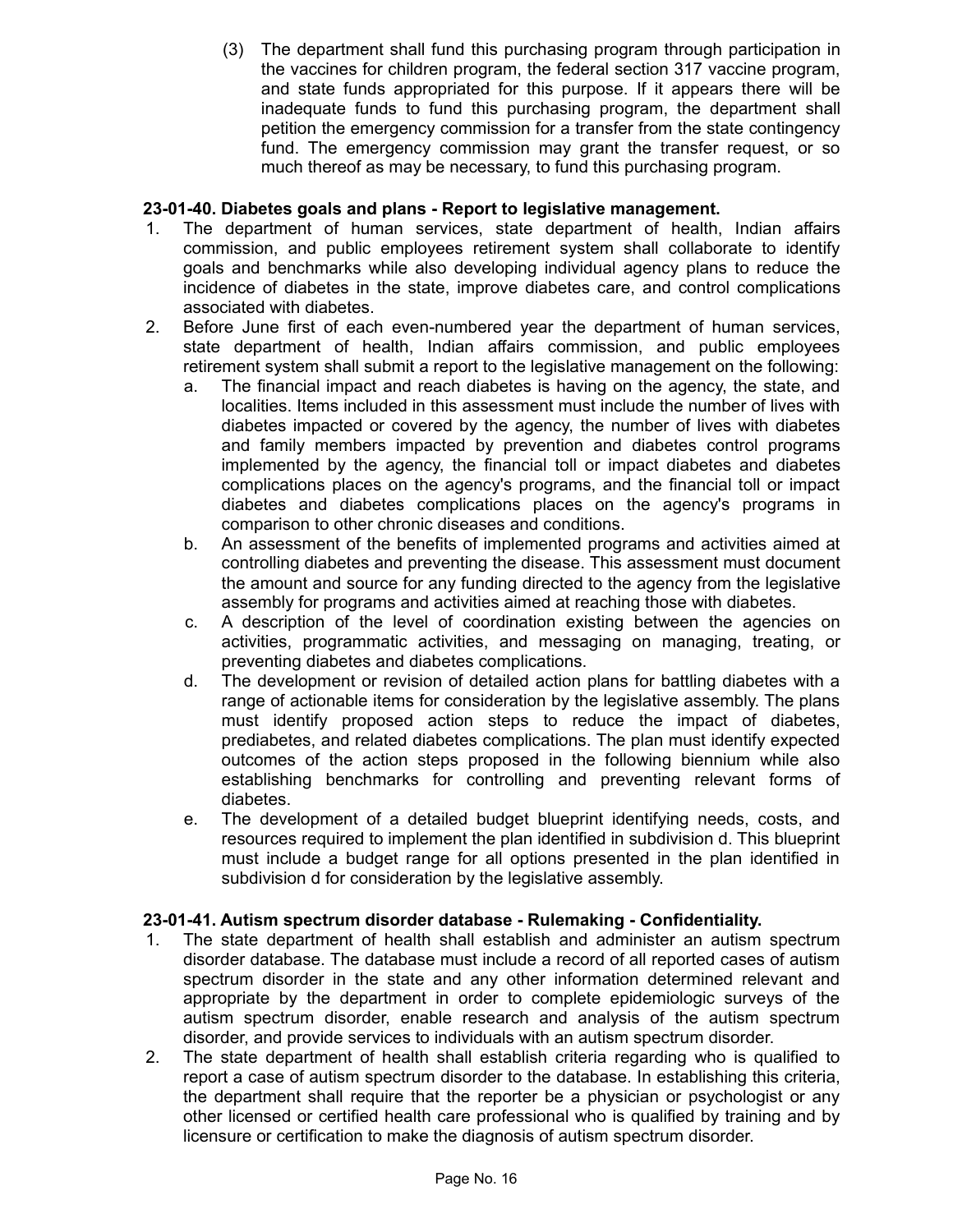- 3. The database established under this section must:
	- a. Include the reported individual's diagnoses under the most recent edition of the American psychiatric association's diagnostic and statistical manual of mental disorders; and
	- b. Indicate whether a complete physical evaluation was performed by a licensed independent practitioner as part of the diagnostic process for autism spectrum disorder.
- 4. The health council shall adopt rules to provide for mandatory reporting to the autism spectrum disorder database and to establish reporting requirements, including timeliness requirements. A reporter who makes the diagnosis an individual is affected with autism spectrum disorder, or the reporter's designee, shall report this diagnosis in the form or manner prescribed by the state department of health.
- 5. The state department of health shall keep confidential all records of the database which could be used to identify a reported individual; however, the department may provide these records to other state agencies as necessary to effect the purposes of this database without regard to the confidential nature of the records. If the department provides confidential records of the database to a state agency, the department shall notify the receiving agency of the confidential nature of the records and the receiving agency shall treat these records as confidential.

### **23-01-42. Opioid antagonist prescription, distribution, possession, or use - Immunity from liability.**

- 1. As used in this section:
	- a. "Health care professional" means a licensed or certified health care professional who is working within the scope of practice for that profession. The term may include a physician, physician assistant, advanced practice registered nurse, and pharmacist acting in the professional's scope of practice.
	- b. "Opioid antagonist" means a drug:
		- (1) That is approved by the United States food and drug administration for the treatment of a drug overdose and is recognized by the state department of health for the treatment of a drug overdose; and
		- (2) That when administered negates or neutralizes, in whole or in part, the pharmacological effects of an opioid in the body.
- 2. A health care professional acting in good faith may directly or by standing order prescribe, distribute, or dispense an opioid antagonist, if the health care professional provides training to:
	- a. An individual at risk of experiencing an opioid-related overdose; or
	- b. A family member, friend, or other individual in a position to assist an individual at risk of experiencing an opioid-related overdose.
- 3. An individual acting in good faith may receive or possess an opioid antagonist if that individual is:
	- a. An individual at risk of experiencing an opioid-related overdose; or
	- b. A family member, friend, or other individual in a position to assist an individual at risk of experiencing an opioid-related overdose.
- 4. An individual acting in good faith may self-administer an opioid antagonist or administer an opioid antagonist to another individual who the administering individual suspects is at risk of experiencing an opioid overdose.
- 5. An individual may receive, possess, or administer an opioid antagonist under subsection 3 or 4, regardless of whether the individual is the individual for or to whom the opioid antagonist is prescribed, distributed, or dispensed.
- 6. An individual who prescribes, distributes, dispenses, receives, possesses, or administers an opioid antagonist as authorized under this section is immune from civil and criminal liability for such action. A health care professional who prescribes, distributes, or dispenses an opioid antagonist as authorized under this section is not subject to professional discipline for such action. This section does not expand the scope of practice of a health care professional. Immunity from liability or discipline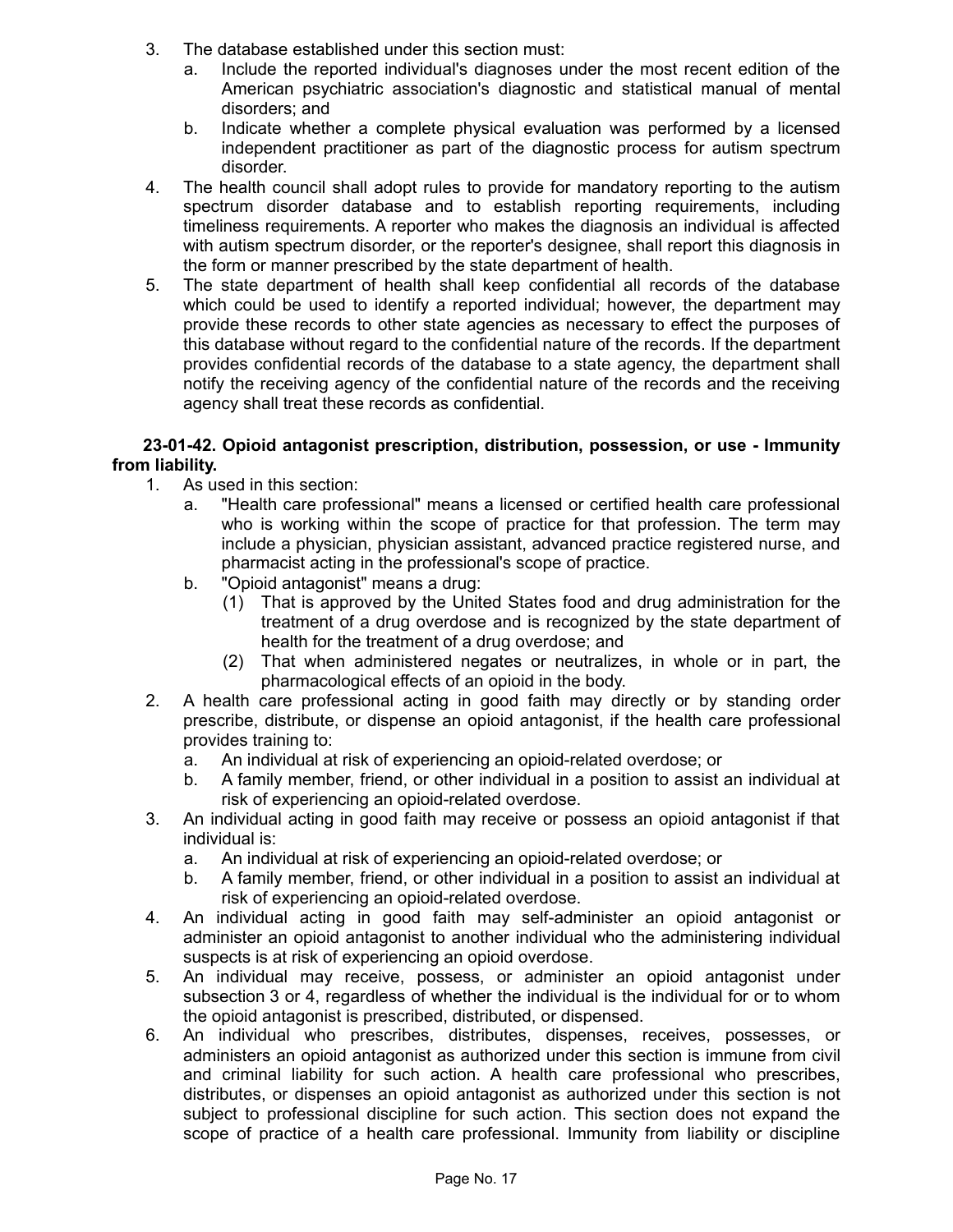under this subsection does not apply if the individual's actions constitute recklessness, gross negligence, or intentional misconduct.

# **23-01-43. Mammogram results.**

Expired by S.L. 2015, ch. 186, §2.

## **23-01-44. Syringe or needle exchange program - Authorization.**

- 1. As used in this section:
	- a. "Program" means a syringe exchange program operated under this section.
	- b. "Qualified entity" means:
		- (1) A local health department;
		- (2) A city that operates a program within the boundaries of the city; or
		- (3) An organization that has been authorized to operate a program by the state department of health, the board of county commissioners, or the governing body for the operation of a program within the boundaries of the city.
- 2. The state department of health may authorize a qualified entity to operate a program in a county if:
	- a. The area to be served is at risk of an increase or potential increase in prevalence of viral hepatitis or human immunodeficiency virus;
	- b. A syringe exchange program is medically appropriate as part of a comprehensive public health response; and
	- c. The qualified entity conducted a public hearing and submitted a report of the findings and an administration plan for the program to the state health officer.
- 3. A qualified entity operating a program under this chapter shall:
	- a. Register the program annually in the manner prescribed by the state department of health;
	- b. Have a pharmacist, physician, or advanced practice registered nurse who is licensed in the state to provide oversight for the program;
	- c. Store and dispose of all syringes and needles collected in a safe and legal manner;
	- d. Provide education and training on drug overdose response and treatment, including the administration of an overdose reversal medication;
	- e. Provide education, referral, and linkage to human immunodeficiency virus, viral hepatitis, and sexually transmitted disease prevention, treatment, and care services;
	- f. Provide drug addiction treatment information, and referrals to drug treatment programs, including programs in the local area and programs that offer medication-assisted treatment that includes a federal food and drug administration approved long-acting, non-addictive medication for the treatment of opioid or alcohol dependence;
	- g. Provide syringe, needle, and injection supply distribution and collection without collecting or recording personally identifiable information;
	- h. Operate in a manner consistent with public health and safety; and
	- i. Ensure the program is medically appropriate and part of a comprehensive public health response.
- 4. The state department of health may terminate a program for failure to comply with any of the provisions in this section.
- 5. A state agency may not provide general fund monies to a program to purchase or otherwise acquire hypodermic syringes, needles, or injection supplies for a program under this section.
- 6. A law enforcement officer may not stop, search, or seize an individual based on the individual's participation in a program under this section. Syringes and needles appropriately collected under this section are not considered drug paraphernalia as provided in chapter 19-03.4.